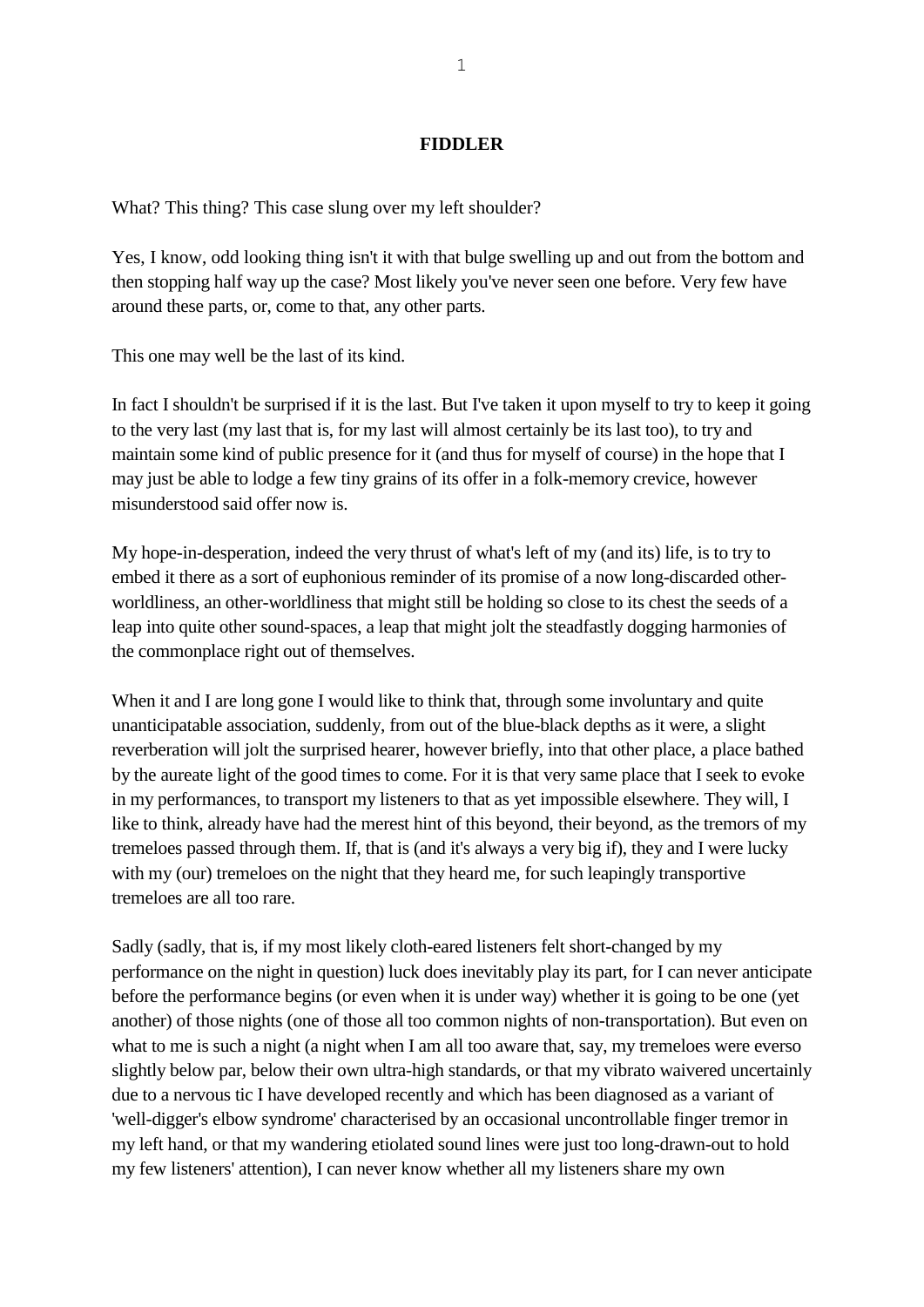## misgivings.

After all I judge myself by the highest standards (though, I freely admit, these standards are set by myself alone and owe little or nothing to any of the usual supposedly overarching critical, gustatory, and supposedly academically verified criteria so often spatchcocked together by the state's taste-boundary patrollers). And, indeed it could even be that what I may have judged as a sadly ineffective tremeloe (or whatever else in my performance, say, a mistakenly foreshortened crotchet rest, or aforesaid pseudo vib courtesy of Variant W-D.E.S.) could, for a particular listener, have been, quite contrary to my best performing intentions, just the thing that acted as the means of delighted transport.

It seems one (I, that is, you too, almost certainly) is condemned to release one's arrow-in-thedark without a clue as to its destiny or its transporting potential. One (I) can only perform in hope (desperate though it be).

Yes, hope is my rootless enclosing hedge (the hedge of bet-hedging), a hedge that as the years roll by finds itself thinned, brashed and struggling still to fix its ever-weakening rootlets in culture's fallow and self-eroding fields. Of course I didn't choose hope, no-one does, I just found that it was all I was, am, left with - a hedge this side of which I have to perform my last ditch struggle and without, it's beginning to seem, adequate ditching tools.

Look, I hope (as you'd expect) that I'm not dragging you down with all this. I fear I'm beginning to sound (contrarily for one whose daily round perambulates endlessly around hope's little - but sadly no longer grassy - knoll) far too pessimistic about the vagaries of the trajectory to which I have committed myself. No, that's not my intention at all. Far from it! It's just that hope needs to familiarise itself with the very real obstacles with which it has to contend so that it can drive both the bounce-back into the fray (for fray, let me assure you, indeed it is) and then the continuous re-engagement of said fray. For what else is hope other than a kind of constant keeping up, as when one says, perhaps in the face of some threat or personal knock-back, well, after all, I am trying to keep my hopes up, where hoping-in-action is nothing but this very effort to keep itself up? Yes, in some way up is hope's very word.

Oh, sorry! I'm afraid I've begun to stray, as is my wont, into deeper (although I admit that depth is unknowable - they could just be shallow but very (or even only slightly) different, say muddier) waters here. If this happens again just give me a nudge and haul me back onto the straight and narrow, back into line, back onto my right lines, back to my point that is, or at least help me to find the point, for it's the search for the point that is hope's, and thus my, very focus.

Oh Gawd, there I go again! I can see you're still wondering about the case and its contents and asking yourself what on earth I'm doing with it and all my other luggage (quite heavy enough in itself without the added burden of the case) staggering along this country road, seemingly miles from anywhere. Yes, I know, I really should get a hand-cart to relieve my neck and shoulders. Well anyway, what do you think of the case? Unusual isn't it?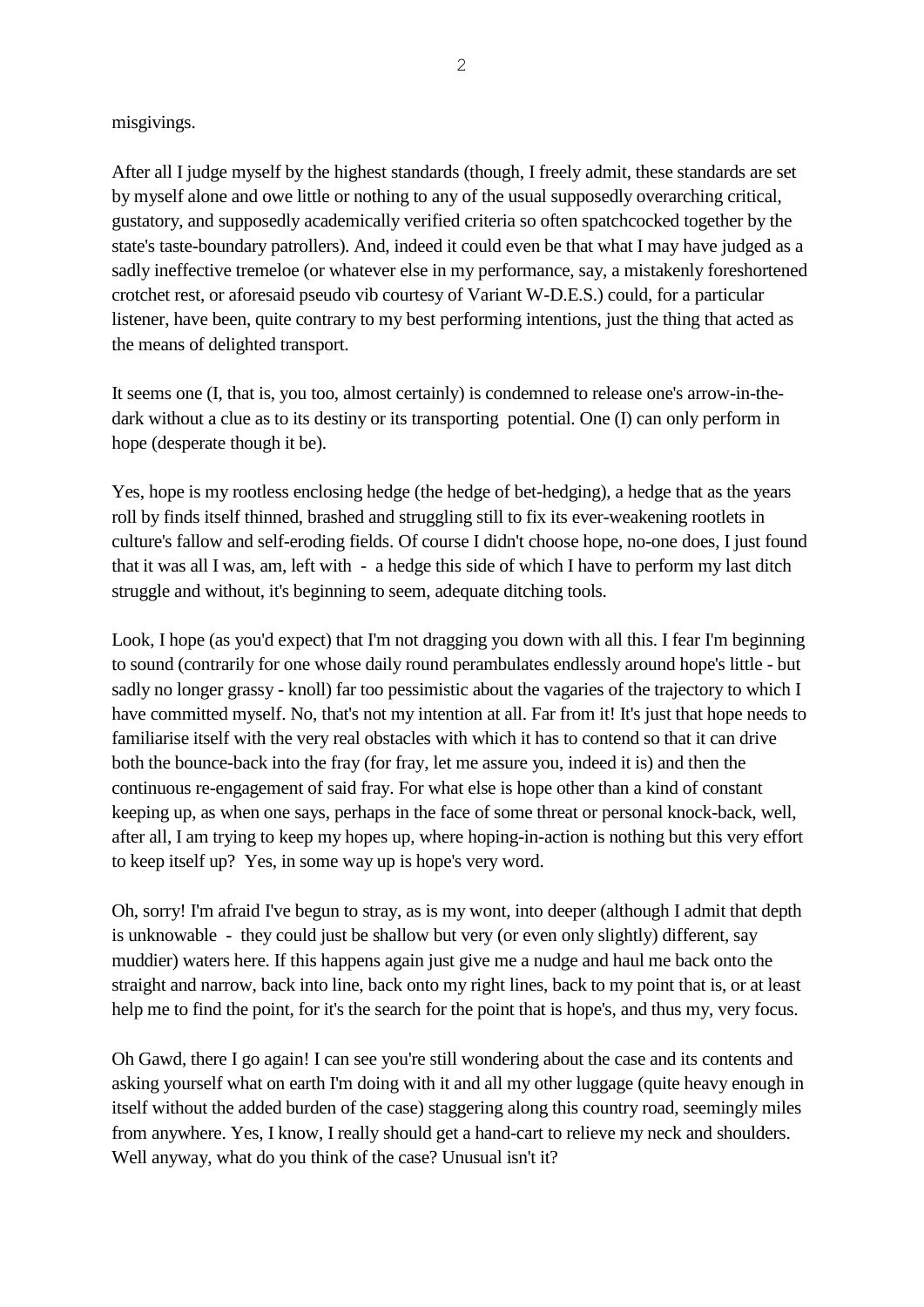Actually I made it myself. Had to because none of the commercially available cases had been designed for, nor could they be easily adapted to, my specific instrument, the instrument it now contains. The strap, scavenged from an old leather horse harness (look, you can still see the teeth marks right there where the sorely goaded horse (or possibly horses down the years) used to bite it, presumably because it was too tight for its (their) girth(s)), is hand-stitched with a strong twine into carefully shaped and sewn-together off-cuts of an old but still tough Persian carpet that had been in the family for years before being cast out (somewhat reluctantly, into the cellar from where I rescued it, or parts of it) as a result of the bare patches worn away by my dad's hob-nailed boots (on arriving back from the wells of an evening he used to collapse into his favourite chair in front of the stove too exhausted even to take off his boots, a job which I took upon myself when my wee arms were strong enough).

Its interior (the case's that is) is both capacious but supportively firm, for I've protected the instrument against the bump and grind of the everyday by padding the inside with strips of foam (cut from a discarded mattress) which are held in place by carefully hemmed pieces of cotton duck - remaindered off-cuts from my older brother's studio (he had for many years been a member of the Depressionist Movement - you may have heard of him, seen some of his pieces even). All in all it's served me well down the years, although I admit that it's beginning to look somewhat worn and raggedy in places, especially where the horn pushes out from the frame of the instrument.

Oh, the instrument itself? Yes, of course, it's my one-string fiddle, with its now almost hairless bow stitched into this long narrow pocket on the outside of the case. They accompany me everywhere. Always have and always will unless some awful disaster overtakes me and/or them. I scrape away at it at every available opportunity, seeking to coax from it whatever threnody is appropriate to the particular situation in which I find myself (and then, naturally enough, seek to lose myself through same threnodic fiddling).

Ideally my fiddling would be (indeed was for many years) almost a twenty-four-hour-a-day activity. I constantly exhort myself to treat every moment as a possibly available moment and then, after a moment's necessary but barely hesitant reflection on the character of the surrounding conditions, if the conditions are even minimally satisfactory (that is, not extremely hostile), as rapidly as possible to turn this moment assessed as available into an actual opportunity for taking up the bow (though occasionally pizzicato work may hold brief sway) and addressing the string itself. But sadly I have to admit that the quality and character of the available opportunities have changed dramatically down the years. It's certainly still true that I do try to turn every passing moment into an occasion for performance, into what I've just called an 'available moment', however I'm afraid it's no longer a matter of simply sitting back and waiting for the desperately desired abundancy of opportunities to pile up in heady profusion (as indeed they did when my public reputation, slight though it was even then, was at its still lowly highest) thus enabling me to pick and choose the when, the where and the what of performance according to my (then) (and still today, or so I like to think) incredibly exacting and idiosyncratic standards and taste.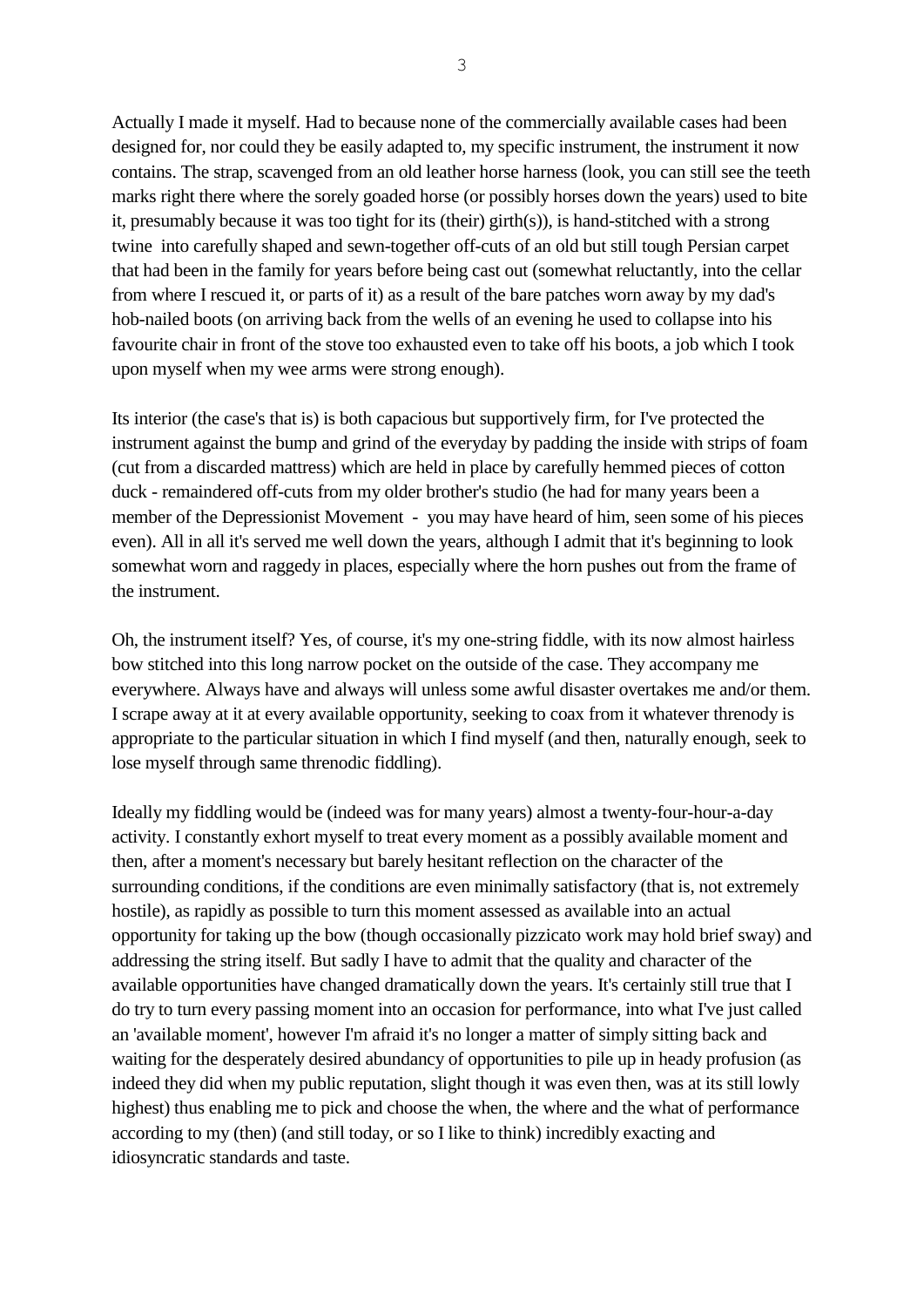Opportunities, no longer offered to me on a plate as it were, are now matters of constant anxious concern for I have, largely, to create them for myself. And, as often as not, I have to create them out of very very little, almost nothing in fact, for there is virtually nothing in the conditions in which I now routinely find myself (although this finding is again compromised by a simultaneous losing) that facilitates, let alone encourages, my enwrapment by fiddling, that frees me in other words for the intense concentration required to maintain and develop the singularity of my dedicated relation to the one-string.

Whatever time there is that is left over from the time consumed in just getting by, in grappling with and trying to meet survival's pesky needs, is then taken up with manoeuvres geared on the one hand to generate fiddling opportunities and on the other, in parallel, to minimise the time taken up by the other necessary (but non-fiddling) activities of the day.

### And night too for that matter!

For day and night are as one to me, indeed to fiddling generally - for, if she calls, one (I) must hearken. Indeed I'd as lief crank out my now stumbling, fractured, and indeed (sometimes) crotchety and quavering lines at, say, three a.m. as at an afternoon tea dance, for, as any mustard-cutting performer knows, it is the time within the line, the one-string-line stringing itself out in its own untimely time, that produces the swoon, and not the merely clockwork-time of its outside, its before and after and your wrist-watch.

So you can see that the tedious paraphernalia that just getting by inexorably gathers around itself, the dribs and drabs of self-maintenance, have somehow to be relegated to their, rightfully, secondary, tertiary and even lesser places in order that whatever turns out to constitute the numbing banality of each day's dailiness is definitively subordinated to the demands (complex and exhausting as they are) of fiddling's paramountcy. Were I to allow my supremely high standards to slacken, to slip even slightly (and the pressures so to do are both enormous and constantly expanding) into the shadows of the less-than-extraordinary, then the consequences for the quality of my performing would be disastrous. Being my own severest critic I would immediately recognise the ensuing sounds for the lustreless dross they would undoubtedly be (and perhaps endlessly are for most of my listeners for most, if not all, of the time, however short or long, which they devote (although devotion is not a common feature, nay it is all too rare, probably quite exceptional, in fact I can't remember the last time when I could have claimed, without reservation, that I had just had a devoted listener) to my performances).

And if I'm to be honest with you, which I'm trying to be, I would have to admit to a currently creeping suspicion that some of these deleterious effects are, even now, worming, however subtly and insidiously unbeknownst, their blighting way into the bud of my practice and performance (and thus, it has to be said, of my very life). You see, once the trivial, the necessary but still, for the fiddler (a.k.a. myself), trivial, begins to eat into the resources essential for making any real beginning with true fiddling, for getting to grips with whatever paradisial promise fiddling must be secreting somewhere within its holy bowels (however deeply), or even for just getting fiddling under way and off the ground (let alone any attempt (an attempt to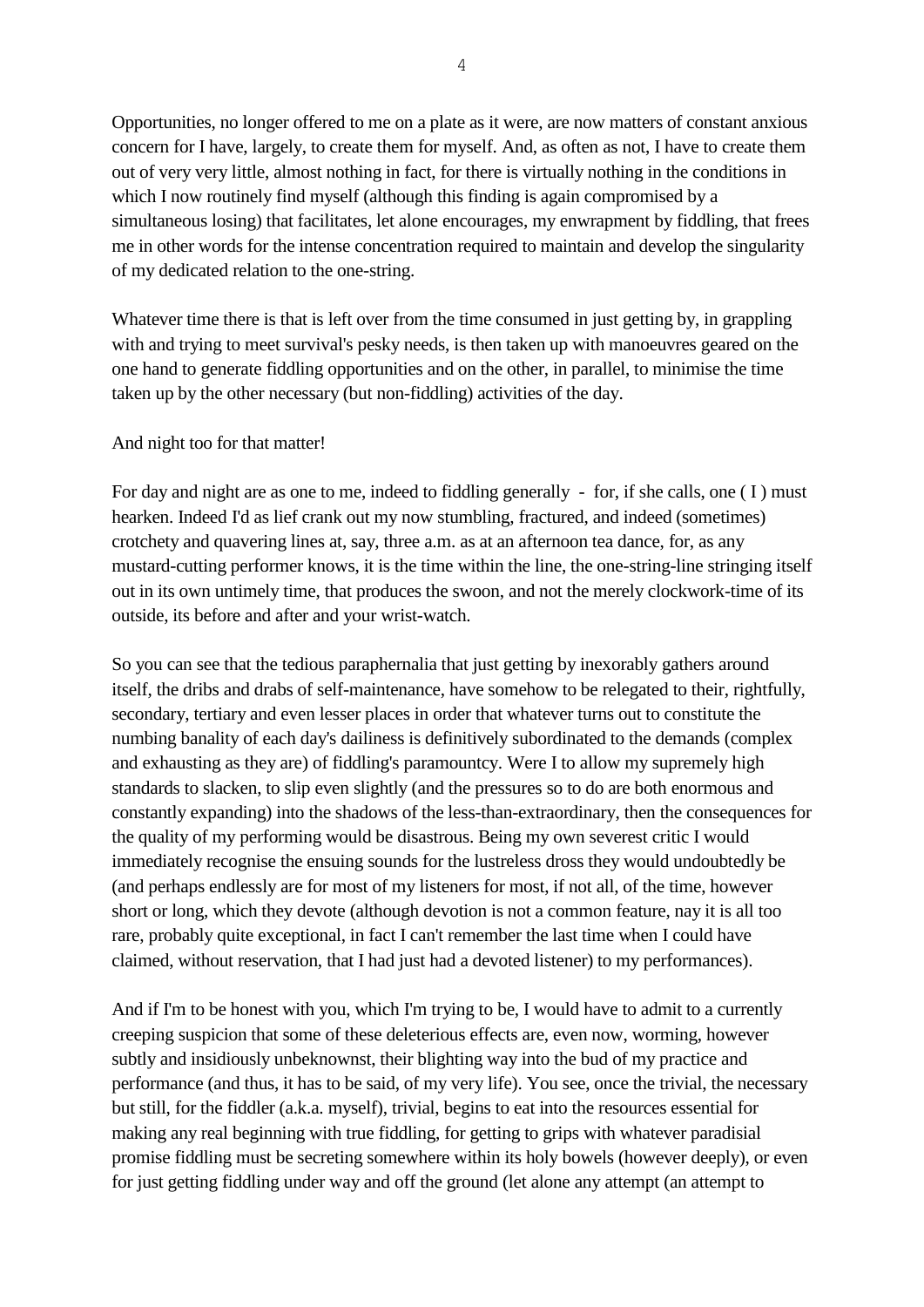which any one-string-fiddler worth his or her bacon wants to commit every speck of their being) to burst out of the quotidian's skin and reach out, however falteringly and uncertainly, for sublimity's far stations, if I can put it that way ), then the life-project (to just be a fiddler, to just fiddle incessantly away) is in severe jeopardy. Most, if not all (there may still be a handful of fourth-rate one-stringers, although I haven't come across them for years now, who are satisfied with less) fiddlers would agree that nothing-but-fiddling has to remain the defining goal-andgoad. Irrespective of the number of strings (in my case one such string is more than enough, nay, perhaps, as I'm belatedly discovering, is already too much, far, far too much for me to handle) fiddling is all that matters: fiddling is mattering!

No, let me push this even further and insist that fiddling only finally comes into its own when it devotes itself exclusively to the search for fiddleness, for fiddleability (if you will allow me this execrable expression), and thus to the attempt to dissolve, way beyond its fingered bleating stringiness, the outermost boundaries of fiddling's possibility.

What an absurd project you may be thinking!

Indeed you're probably asking yourself even now why fiddlers can't just stick to hunting out and laying down a good tune with a nice steady beat so that I can hum along with it and dance to it, something that I can relax to after a caustic day at the cement-works or the hospital laundry?

Well, I'd suggest to you that the best fiddlers, the essential fiddlers that is, do both. Yes, in ways not dissimilar to Hamelin's eponymous piper, pied to the eyeballs as it were, they'll beguile you with melodies you can't resist and then slowly withdraw you from your home regions before pitching you head-and-heart-long into the deep colonic recesses of an unknown and unknowable mountain. Bewitchment is their life project.

Of course, it's given (the utterly inexplicable (though uttered) giving of this very 'it' being exactly what makes all the difference in the world) to very few of us fiddlers to attain this level of bewitchingly skilful surface profundity. But the rest of us seek, however belatedly, to hang on to the pied coat tails in the foamy wake of the bewitchers. And, however minuscule the floating task may seem to you, just keeping afloat in this wake demands all the time in the world (well our world anyway). It's what drains us.

So you can probably begin to see that any loss of fiddle-reserved time through the quotidian's insidious and all too insistent demands is forever felt by us would-be fiddlers as an acute deprivation. For it's not just that practice time would suffer at the hands of the mundane (that is, would suffer both shrinkage and endless interruptions to deal with non-fiddling matters, such as a pan of burning porridge or a cry for help from the toilet), with obvious knock-on effects on the quality of subsequent performances, but that the very nature of the fiddling would undergo a mutation. For fiddling's place, or rather its attempt to make its place elsewhere, to drag itself and us into the mountain's secret unlocatable sanctum, through finding a way out of this all too timely place in which we seem so firmly wedged, would be compromised.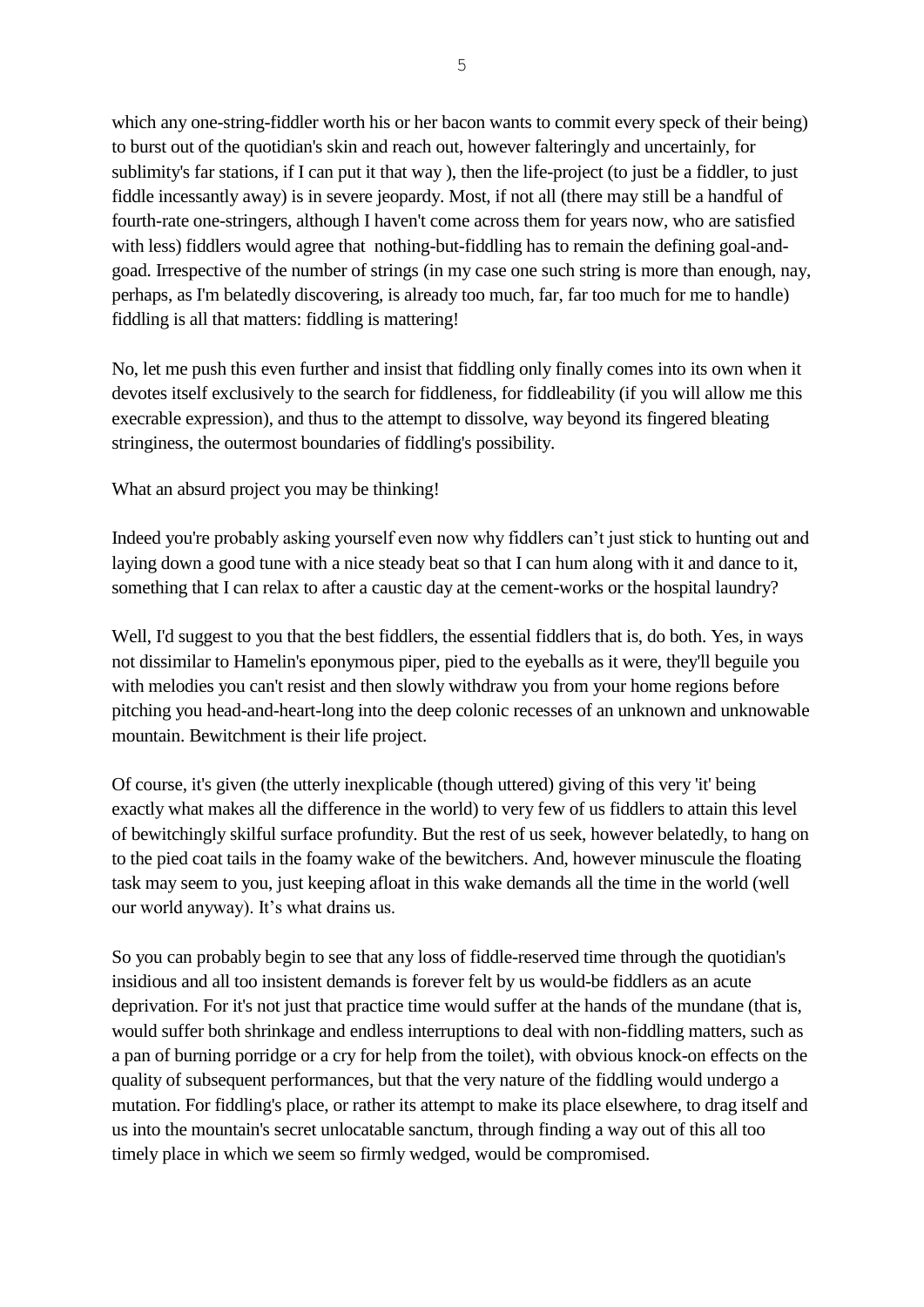### Profoundly.

Fiddling would then be forced to recognise that, contrary to what it had thought and desired with all its might, its place would be well and truly here, caught up with and enmeshed by the all too ordinary things of this (and likely every other) world. It would end up struggling with the world's pressing things rather than with itself as a way out of the world's compressions. We onestringers would ourselves then be strung along (and out) by culture's under-managers (who are these people anyway… from out of what woodwork have they crawled… to whose beat are they marching (certainly not to fiddleness's beat)?), condemned merely to accompany their oneliners, to provide the musical background as it were for their and their corporations' inexorable self-aggrandisement.

And, on a more personal level, I don't doubt that the results would be disastrous. For it's not just that one's (my) practice time (that very time when one can (indeed must, if one is to draw others into and under the one-string's spell) develop a vital intimacy with the instrument's potential for sounds (I say sounds advisedly rather than music for the one-string offers so much more than just music) that could be offered to the world's ears) would be foreshortened, but that all the other recital-and-performance-related activities (repertoire selection and rehearsal, disciplined mind-and-body-focussing meditation, breathing exercises, programme note preparations, venue negotiations, alternation of hot and cold showers and so forth) would suffer accordingly. The fiddling-life-project would then, doubtless, rapidly start to teeter and begin a spiralling decline away from the dedicated heights that, soon enough, would become irreversible.

I've even begun to wonder recently whether said decline may not already have kick-started itself into motion behind my back for, although I am seeking to continue just as I have always done with my fiddle-committed round, little things round the edges of that round may just be beginning to hint that things, fiddling things, are no longer quite what they once were for me. It is with the greatest effort, then (now, in fact), that I struggle to keep my pecker up, my fiddlededication pecker that is, to convince myself that fiddling is indeed still the main track, my main track, even though it may (is) increasingly look(ing) like the track itself (that track which at one time seemed like an open highway, a royal-red-carpeted-road even, to one-string-heaven ) is being obscured by tumbling swathes of viciously vindictive lianas that completely entwine me preventing my every attempt to move forward (though forward may not be the right word for the kind of movement that fiddling-on-behalf-of-fiddleness calls for). No, such is the strangeness of this movement that, at the very least, it involves extensive casting about in every conceivable direction (and not a few inconceivable (inconceivable, that is, until the very moment when one is press-ganged will-you-nill-you into them) directions as well), including falling over backwards and frequent plungeing (or should that be plunging? – no let's stick with plungeing) back into oneself at less than a moment's notice (so that when one is given no notice at all of the required change of direction, one simply has to respond to the irrecusable summons issuing from the mountain's lower bowel).

And of course one could not so respond if one didn't have one's trusty fiddle with one at all times. So even when I'm not on the road (as you find me now) moving from one venue to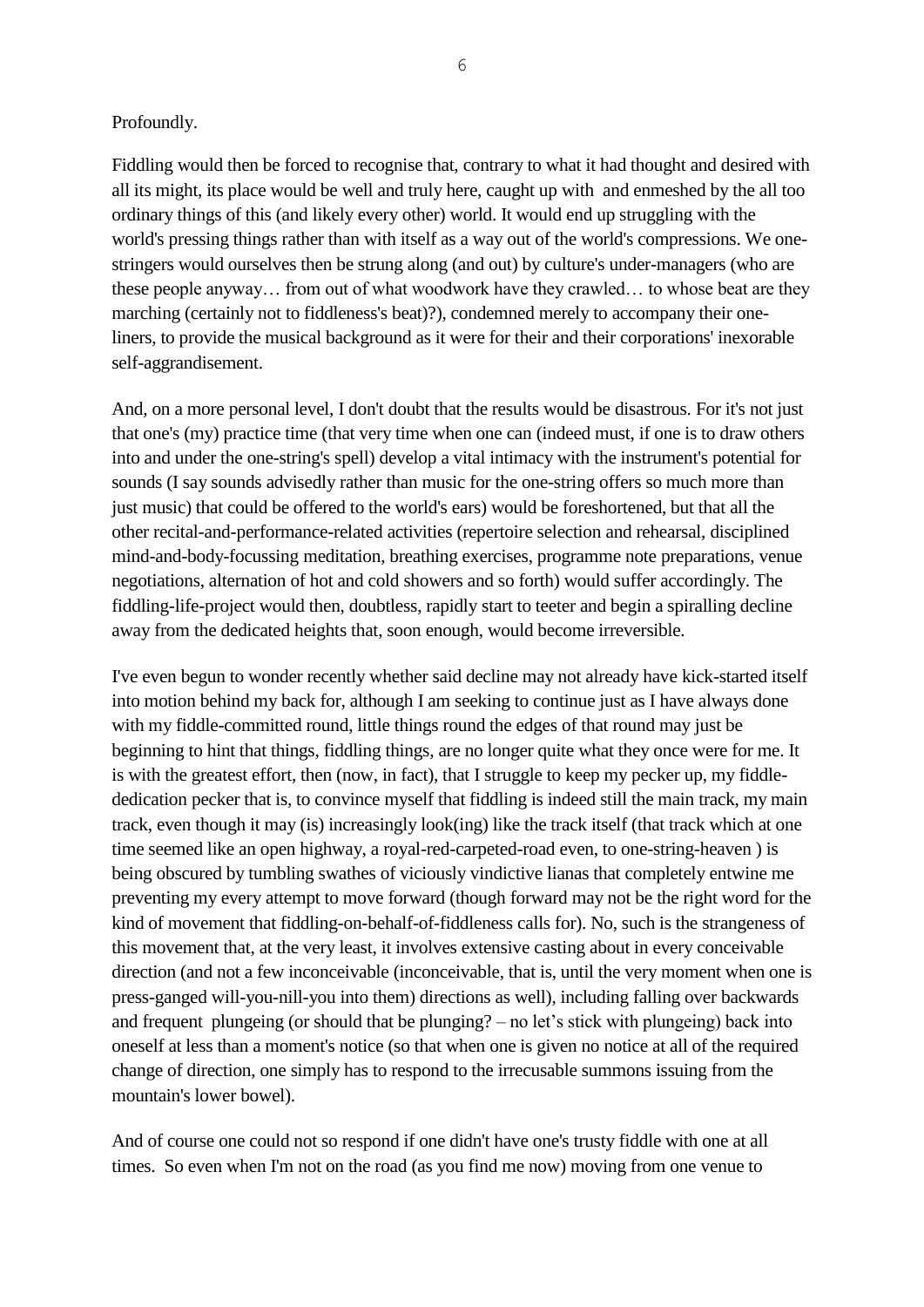another for my next one-night-stand, or working my way through a long or short season of performances in some distant palace of entertainment and/or uplift (the occasions when the fiddle most obviously seeks to come into its own-most), I still seek to ensure that it is ready-tohand, alertly anticipatory and raring to go as it were (oh, if only fiddles could speak-sing without our help (and is not this precisely the illusion which maestro-and-maestra-fiddlers seek to give their audience - that indeed the fiddle has taken over?)).

So, to be permanently at the ready, I sling its superficially bulky, but actually relatively light, case (if you stick around I'm sure you'll get an opportunity to see just how slight the instrument itself is in spite of the metal horn attached to its base that acts as a simple (some might call it crude) amplifier and projector of its oh-so-thin sound) over my shoulder whenever I go out, whether I'm off to the shops to stock up on packet-soup and other essential fare, going to the barber's, or just getting some fresh air and a change of scene (a change, that is, from my frugal tent or cheap digs where there is little but the bare essentials necessary for continuous fiddling, for fiddling-without-end). Its instant availability at both opportune and inopportune (those when I simply have to respond to the summons even though the surrounding and prevailing conditions are anything but conducive to practice (let alone performance)) moments ensures that it can always take priority over whatever else appears to be in the ascendant during my daily round of necessities. Its still bravura promise relativises these necessities at a stroke.

When the occasion calls (and every occasion does some calling, however lostly faint) I can then whip it out of its case in a trice, tighten the bow (to which I apply a light dusting of the cheapest rosin), and immediately commence the search for the call's origin by trying to sound out my muse. If I draw a blank (as seems to be happening more and more frequently these days) and she fails to respond, fails to draw me to her and enfold me with her seductive response, then I use the time available, however brief and however inauspicious the place and conditions (a heavy downpour while playing to a sullen queue outside a local benefit office for example), for the most intense practice I can muster under the circumstances. Apart from the usual range of scales, arpeggios and endlessly irresolvable (and thus tensely depressing to some but not to me, no not to me, for I seem to thrive (if one could call the struggle that is my daily round thriving) on such tense irresolutions) minor-third-runs, I can work on my recital and concert routines which are always in need of a little tweaking here, some revising there, according to the requirements of the up-coming performance.

Sometimes I'll work on a new threnody to slip in between two good old tried and tested battlehardened repertoire stalwarts with a view to assaying audience response, a response which, naturally enough (given regional (local even) variations in temperament and taste), varies markedly between venues. Some audiences can take, nay may positively lap up, a challenge (say, the insertion of a long wail employing slides between and across the whole twelve tone range with passing excursions into the micro-tonal ) while others want desperately to stick within the comforting assonantic reassurances of the all-too-familiar.

Over the years, these so many years now, I have learned some of these audience differences and try to adjust my programmes accordingly. In the north-east of the territory across which my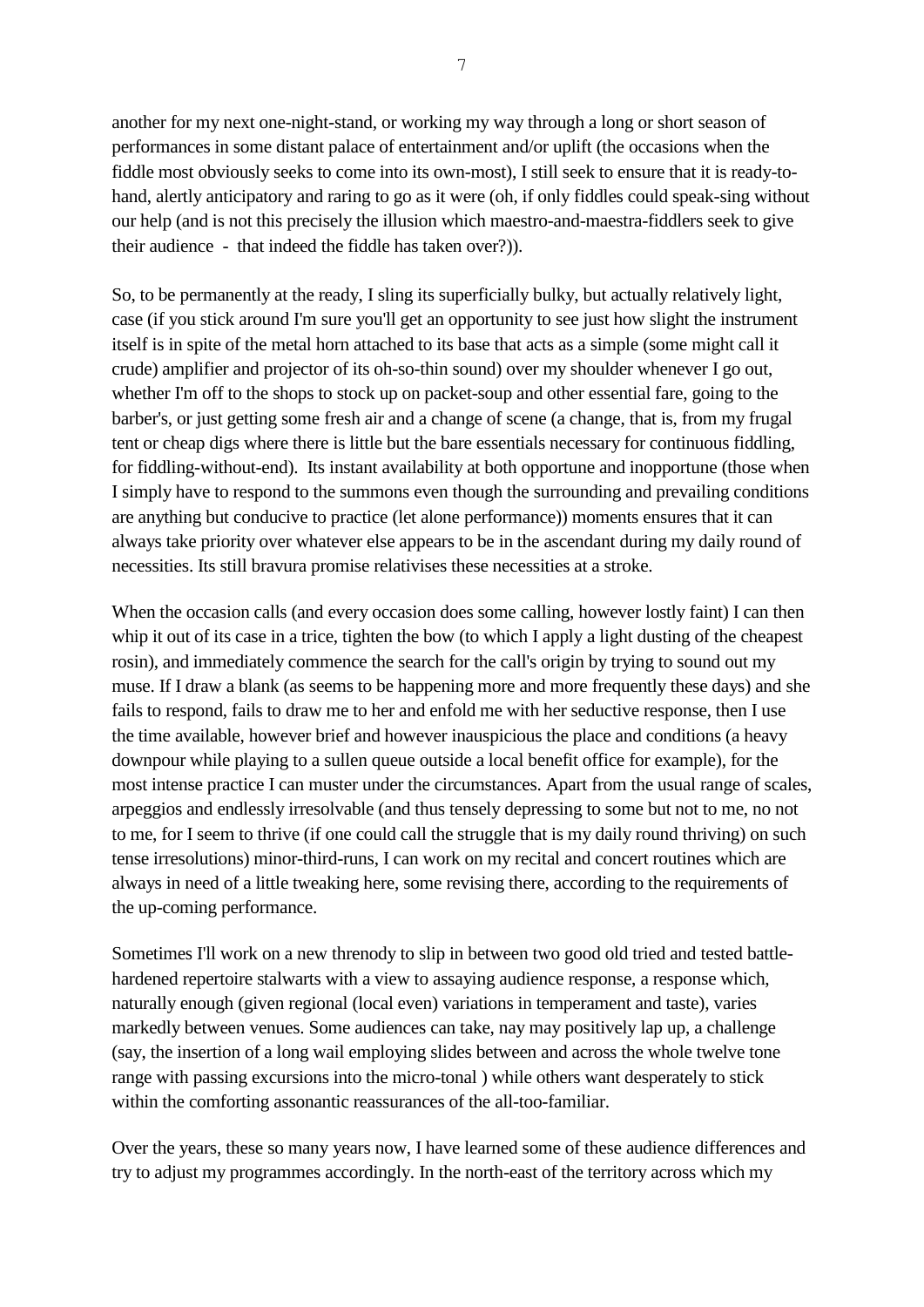concert (if concert is not too grand a term for many of the quirky, if not to say positively inhospitable, environments in which I have to set out my stall) tours generally track back and forth (a tracking with precious little logic I have to add, for my various agents have never shown the least regard for the exhaustion factor and its possible deleterious effects on my nightly performances) there is a considerable penchant for singalong which doubtless has a complex aetiology intertwining a communal-familial 'let's stick together in the face of overwhelmingly adverse odds' sort of attitude, a village choral tradition originating in an odd mix of fervent Methodist religious services, and ancient cultic fertility rites, all laced in and pumped up by the de-inhibiting qualities of the enormous quantities of a local real ale consumed by the yard before, during, and after my brief recitals. Thereabouts my audiences only have to hear a couple of notes that they think they recognise as lead-ins to one of their (many) favourite (all-too local) ballads and without further ado they pitch in together (well, together initially perhaps but speedily holding onto their many varied pitches, speeds, time-signatures and often different words (or the same words in different sequences)). Little of my own lone fiddling is audible even to myself under such circumstances. Though the participants do tend to take their visual cues from my activity, for, when I take my bow away from the string either in between themes or at a threnody's end, there is usually a gradual subsidence in their vocal accompaniments.

Naturally enough in trying to take the audience's pulse and respond accordingly, any would-besoloist such as myself, who, longing to be heard above, over and beyond the interminably stolid cacophony of the everyday precisely in order to knock that very everydayness off its all too concrete perch, to deliver it a final knock-out punch, has to curb drastically the virtuoso aspects of performance and retreat into the certainly less personally satisfying (but equally yet differently challenging) role of accompanist. Naturally, as accompanist one is subject to the vagaries and idiosyncrasies of the singer's or singers' timing, pitching and memories of melody and lyrics all of which one must strive to follow, support and, so subtly perhaps, correct. Yet surely the mark of the good accompanist is their ability to lift those accompanied, irrespective of surrounding conditions, out of the depths of their own bathos onto a higher musical plain (or plane come to that)? Paradoxically one has to lead-while-following, a most complex demand calling for acute listening and response sensitivities, all of which, I like to pride myself, of having in some abundance (if you'll excuse the hubris so necessary to my wee enterprise).

After years of working within the most musically treacherous contexts I have at last begun to feel that I can take on all-(well almost all, even I have my limits of tolerance, sensitivity and technique)comers and find some molecule of sound in their ravings which, over the course of our shared performance, I can work on to our mutual benefit (as well as that of any audience remnants still lending half (or less) an ear to our output). Obviously the intensity required in such a focussed listening to the other has a negative effect on and requires the subordination of the complex of unfathomable urges which give solo performers their *raison d'être*. When audiences take over (hijack would not be too strong a word for what happens to me frequently, sometimes nightly even) or an individual demands to come up on stage and perform a song close to their heart, it takes the virtuosic in me all its time to re-focus my latent intensities (previously set in place to dredge the depths of my being for the little urges and scintilla that, hopefully, will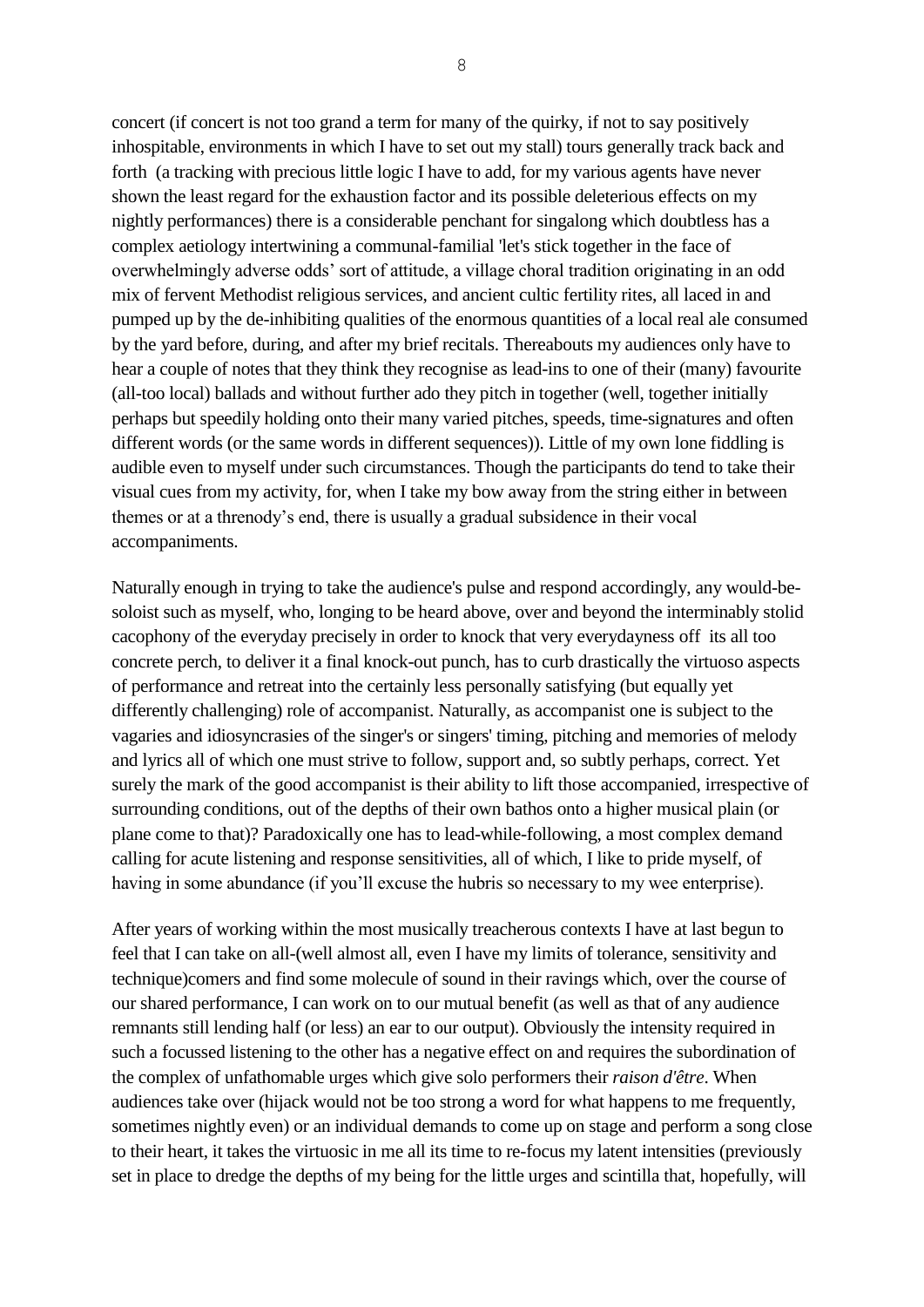make all the difference in the world to my interpretations-to-come) on the singularities of their offering. I then bend over my instrument with renewed and ever self-renewing devotion, but a devotion now diverted into the *cul de sac* of alignment to popular taste, or even to that region of passing whim which surely comes and goes, passing through with the super-agility of a neutrino, without ever being snared by the rigidities of taste. Catching whatever hints of sentiment and, to me, misplaced feeling are issuing from their tortured and self-and-other torturing vocal cords, I seek to coax, goad, and guide (in a word - to seduce) them into areas of their selves which they may never previously have visited. At the very least I seek to get us through to the song's end without a surfeit of jeers from whatever is left of my original audience.

On a wider front my performance under such conditions is more of a foil to a generalised ribaldry founded on, laced with and perhaps congealed by a seemingly unbreakable chain of what might, at best, be dressed up as an earthy humour just about holding together, while seeking to conceal, the endless stream of fragmented tragedies that make up my audiences' daily lives. At least this is the sense I get from the occasional pathos-laced story confided to me when, my performance over, I'm standing alone at the bar having a last pick-me-up and quietly playing back the evening's events (its highs - precious few - and lows - all too many) to myself and trying to recoup some sense of personal and musical integrity as a justification for proceeding to my next venue.

For the possibility of sensitive renderings, let alone openings onto the sublime (or into the abyss), are unceremoniously dumped, pitched out on their by now long since degraded ear into the featureless night of true performing's absence, at the first reekingly sentimental whiff of audience participation and its subsequent drift into the simple indulgences of a good night out. Of course what counts as a good night out for members of my audience and my idea of a good night out rarely, if ever coincide, for the good includes the assumption that it's just fine to shout out suggestions or expletive-laced insults during a performance. Why, only the other night, when I was trying to establish a somewhat sad mood through some long-drawn-out notes in the instrument's upper register a young man shouted out, "Get that scranting bitch out of here before we all have kittens!"; the bitch part I could appreciate, in spite of the species-mixing of the metaphor, for I had indeed been striving for something redolent of the essentially feminine through my tonal qualities, but the scranting left me scratching my head for, as I later established courtesy of the Complete Oxford, this was, apparently, a first time outing for scrant(ing). Unless of course I had mistaken the k of 'scrank' for a t in which case 'scraggy bitch' might well have fitted the case. But my ears are pretty acute where these things are concerned and the interjection occurred during both a distinct lull in audience background noise as well as the quietly delicate string passage which I was trying against the odds to develop. No, I'm convinced it was scranting and I took the whole epithet as the intended insult it undoubtedly was. But all in a night's work, eh?

And yet where would I be without these audiences? Precisely by now (these many years down the line, *my own very line*, that is) nowhere! For my performing blood, even though steadily thinned over many many years by constant over-exposure to the musically disastrous, remains, still, my life-blood. As long as it courses (as the faintest reminder, perhaps, of some pre-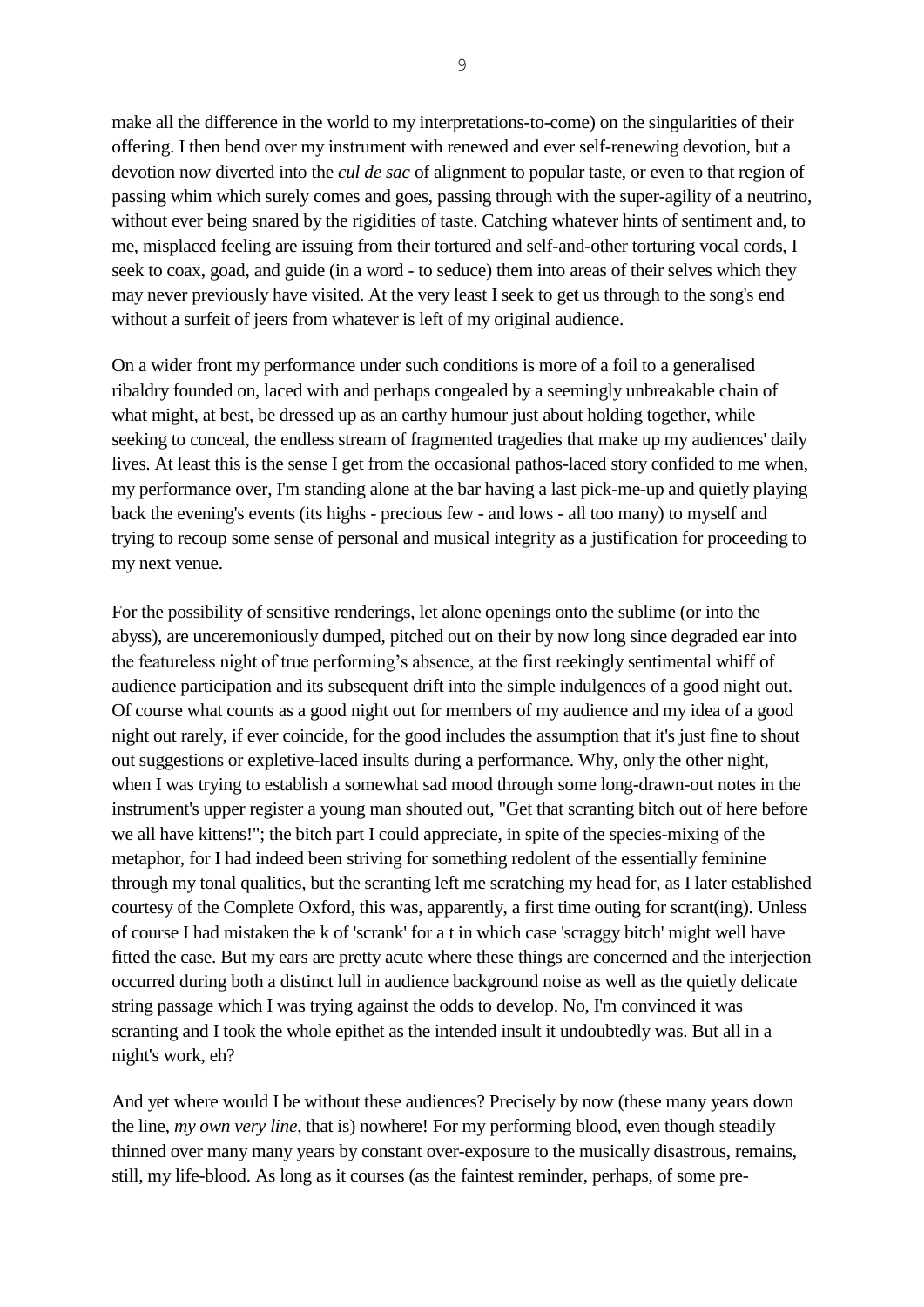#### Dionysian ichor) *I will perform.*

Indeed it may just be that I am beginning (at last) to see that weak performance (performing, that is, *as I now perforce have to*, in all weakness and with constant nods in the direction of humility, and with my head and heart turned definitively away from the already-signalled hubris so necessary to the virtuosic) could be, nay is going to be (perhaps has already become…) my true *metier*. For is it not the case, I ask myself more and more frequently (and our little chat along the way is giving me the ideal opportunity to think this thing through more clearly, perhaps even to bring some kind of conclusion (we shall see, we shall see)), that I may finally, at long long last, be coming into my very own own-most with this emerging (belatedly, all too belatedly as I'm now beginning to realise) weakness?

Could it be that, all along, unbeknownst to myself, I have been secreting somewhere (cocooned in some lost or hidden pocket of my inchoate soul) my own true, yet truly distinctive, weakness, a weakness the strength of whose virtue I could not possibly have recognised while performing, as I have for so many, many years now, under the auspices of and in full-hearted commitment to the presumed strengths of virtuosic genius? Perhaps I now, finally as the terminal throw of my already senescent dice, need to explore, to seek out and push to the very limit, the ways this weakness might, if only I could open myself to its promise, its promise, that is, of giving oneself, myself, up, of laying oneself, myself, open to, open to...?

#### Yes, but to what, to what?

At this stage my weakness is simply too weak to throw up any answers to this question. But that, of course, could be its permanent virtue - the possibilities latent in laying and leaving oneself open, the replacing of the founding bravura certainties entailed in a commitment to the strengths necessary for virtuosic accomplishments (the commitment that enables one to keep going through thick and thin, sure in the knowledge that practice makes (or is at least the only and royal road to the) perfect. So perhaps these odd audiences (for no performer dedicated to the long-inculcated strengths of expressive virtuosoism could regard my gathered auditors as anything but odd, if not to say pathetic, to be shunned like leprosy) are turning out to be a boon, both my everyday saviours (through them my one-string life stumbles along on its own sidetrack) and my guiding mentors, perhaps even my most important teachers. Indeed I am consoled by the dawning realisation that as long as I have an audience, and especially perhaps audiences such as those to which I have recently become so accustomed, a faint hope remains that my performances (so often now joint performances through their (the audiences' that is) own very distinctive contributions (see aforesaid skrant ref.)) will draw me towards and into musical spaces of whose delights I could never have dreamed when I was entirely caught up within the old frames of musical discipline and presentation.

Weakness, I am beginning to see, is perhaps the key to sublime differences, to as yet unlocatable and bottomless abysses into which, delirious, one (I, in fact) is cast will-I-nill-I, there to be flung around and about by dervish-music's forceless forces. In this way I may just be able to hold on to some hope for what I like to think of as my curiously haunting scrapings (scrapings that often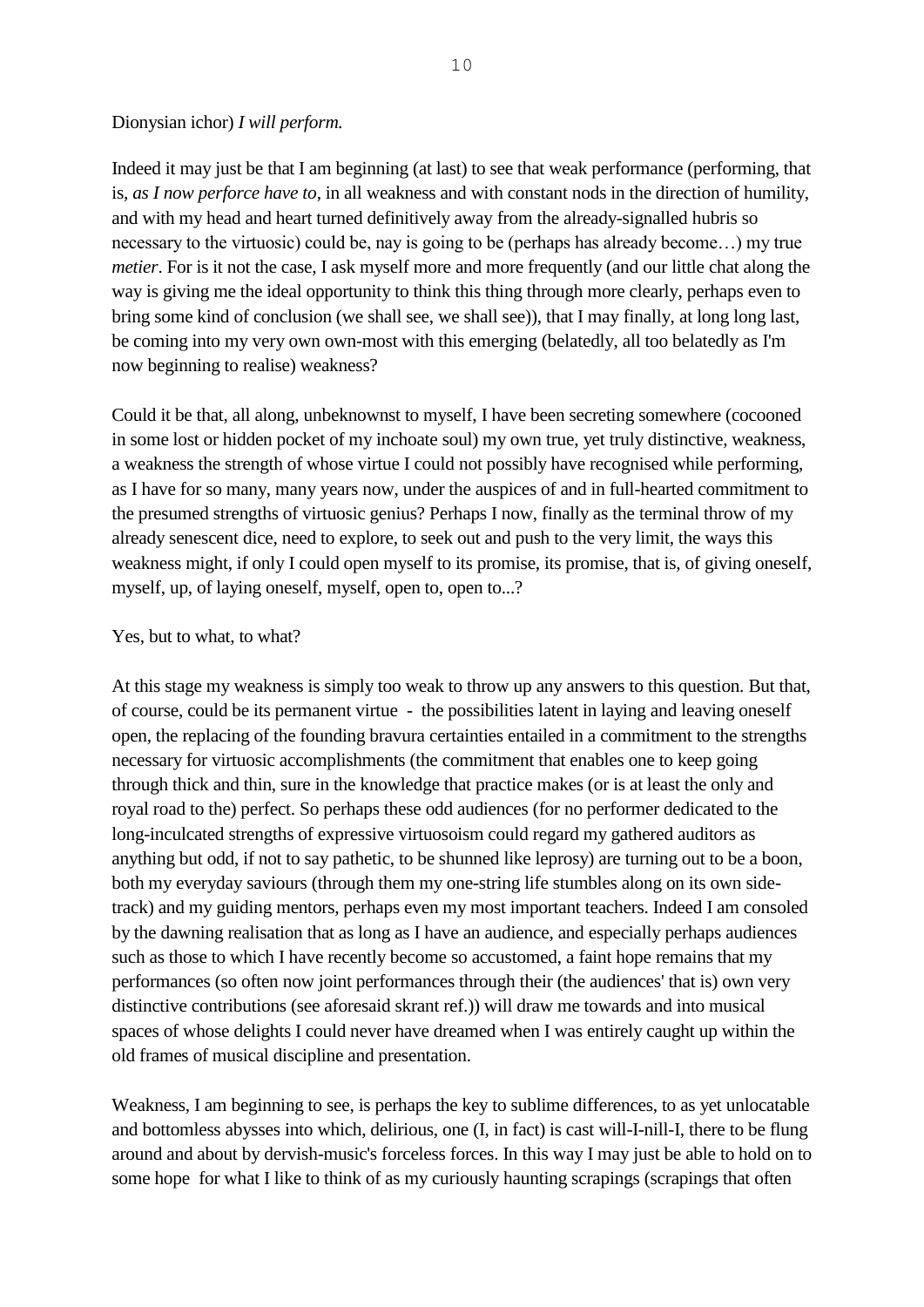seem to be on the very edge of, if not beyond, what we ordinarily recognise, allow, and celebrate as music) as they strive in all helplessness (and under what, from within a traditional view of performing, would be regarded as the most appallingly negative circumstances that would rule out from the word go (the very first note) music's emergence) to lay themselves completely open to threnodic enravishment - to be torn out of themselves and tossed into a dithyrambicelsewhere.

Looking back on the rag-bag of performances through which I have been subsisting for so long and across all the venues (monday nights at working men's clubs across the well-digging region, friday night intermission spots on the housey-housey/beetle drive/bingo circuit ) at which I now ply my playing, I believe that I have caught the faintest of cracked reverberations from this lost spot just once or twice when, for example there has been a brief hush in the chat-and-clink monotone that is the near universal performance-drowning background to my stage-work.

Mind you I have to say that being first on the bill of the evening's programme typically means that not many of the few that do attend my recital have even finished ordering their drinks (let alone found and settled into their seats) before I've arrived at the penultimate number on my evening's schedule. I am thus all too accustomed to the *ostinato* rumble that, trundling along without a break, accompanies, nay is a fundamental contributor to, the rising chat-and-drink polyphony that all too frequently drowns out my wandering but sparse lines. And I have asked myself many times, while trying to keep my lines going with some semblance of musical dignity and truth-to-composer's (often myself) intentions during this insane self-fomenting babble, what is it about these people? Is there no longer any respect for authentic striving, no acknowledgment of the so real struggle to force a song's path through the choking thicket of contra-forces which is music's, *any and every music's*, only way? Why do they come to these tawdry palaces (a tawdriness that seems now to halo my every recital with a near-divine scintillation) if they cannot generate even the briefest silence necessary for music (for even under such dire circumstances I still like to think that music itself, music-as-such, might just be possible) to lure them, pluck them up and whisk them off and away out of the incessant thrum of the humdrum?

But now, approaching, as I seem to be, the threshold of weakness, and allowing its slowly dawning light, its oh so pale (barely visible in fact) hue, to cast an entirely fresh aura on my and music's possibilities, I can begin to recognise the debt I must owe to these same audiences. For is it not indeed they who, quite un-selfconsciously, have led me to this epiphany? Was I not required, however grudgingly and gradually, over the many many years, to alter entirely my inner relation to the lines I had so fervently been laying down for them solely as a result of the qualities of their (non-)response to same lines? In other words, have they not, through their very actions, guided me, however unbeknownst to themselves, to this aforesaid threshold where I am now forced nightly to confront my ineradicable debt to and endless involvement with the very weak, my own so weakly weakness?

There on the threshold's thither side, I can now almost begin to make out traces of a quite different paramusical track (if you'll allow me such a clumsy and for the moment perhaps less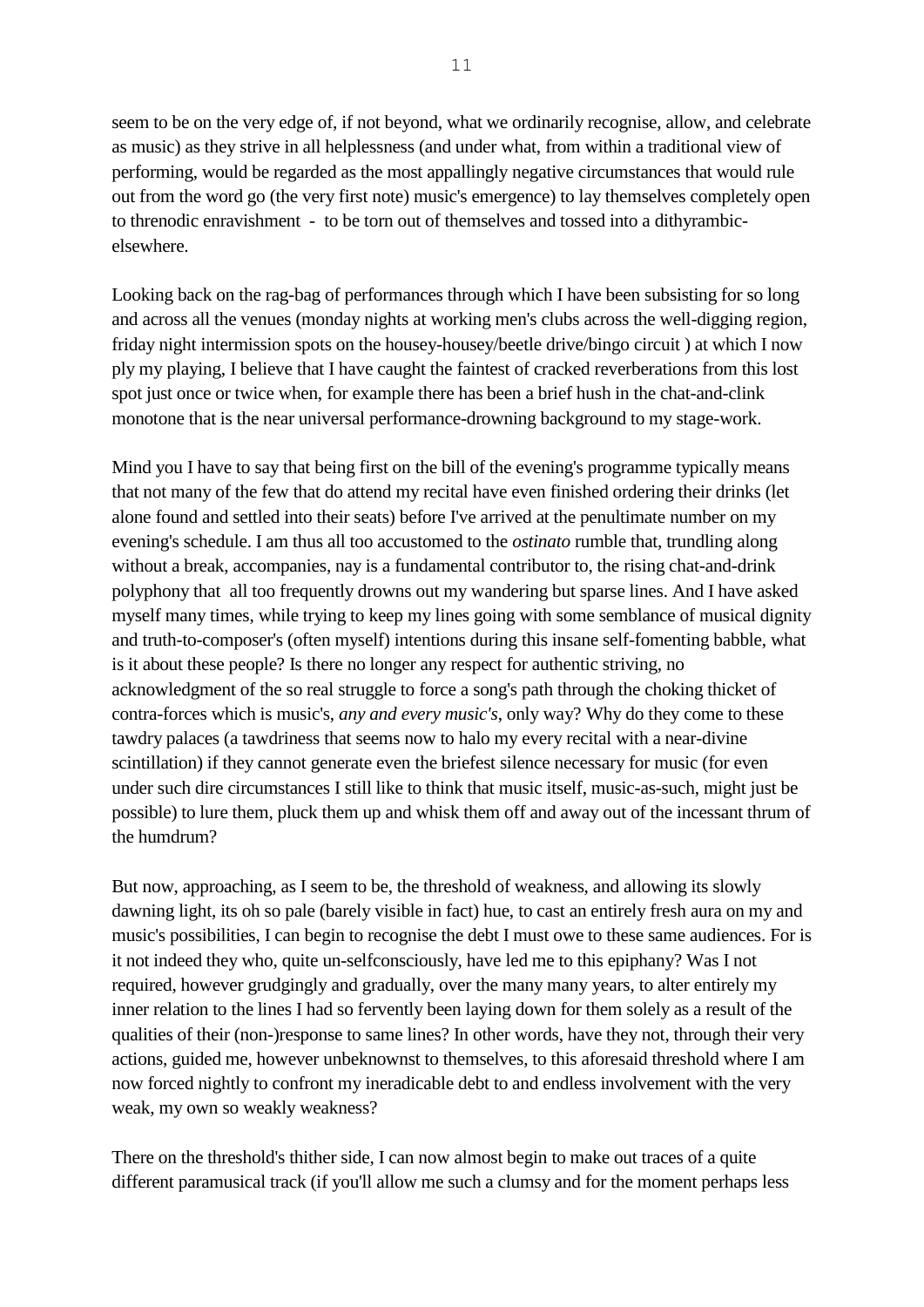12

than helpful neologism - only time and my ability to accept my own inabilities will tell whether this paramusicality could ever bear any harvest, however frugal) that may just offer me a way onward and through into my own ineffably weak openness.

Perhaps! It remains to be seen. Or rather heard…

No longer must I seek to create myself as the Heifetz or Luc-Ponty of the one-string-fiddle. Far from it!

What 'the weak', as I'm now beginning to catch echoes of its call (over-there, always seeming to arise over-there), apparently wants from me is to lay myself open to the severe limitations of the one-string and make those very limitations the focus of my musical- (and therefore my life-) search. 'Essence of limits! Sing the essence of limits!' it seems to be saying-singing to me.

And these echoes have more than a faint resonance with the mantra that I picked up from Wally and which I have always fallen back on for reassurance and renewal at (the all-too-frequent) low points of my musical vagrancy, for it crystallises my life project. You're probably already familiar with his "Picking thin music on the rustiest string". Were you ever in Reading (Pen.) or Hartford (Con.)? Have you ever bumped into him? No? That's a pity - he was invariably on the right lines, well some of them - those that he made his own - at least. Anyway, I am beginning to pick out a certain strain in that thin music of his - perhaps in its overtones, undertones, offtones, and atones - of something I'd previously passed over. For I hear the thin of his sounding-out, as yet everso unplaceably faint, but still unequivocally clear, chiming with my weak.

Peering back through the past's sludgy mists, vague but different patterns are emerging. Exactly the same things are there, but even now as we talk, they are recongealing into new shapes. It is as if my entire life-involvement with the one-string has been based on a wrong turning, a turning taken at the very beginning of our relationship (the fiddle and I) onto a one-track that, as is now becoming, slowly but surely, clear to me, has led to the swingeingly ruthless suppression of precisely what it is that distinguishes the one-string-fiddle from every other instrument. Does it not throw up the question of where music might begin and end?

At first sight it has all (well some certainly) the appearances of a musical instrument. It looks like one, yet one stripped down to sub-zero. Almost immediately it forces us (well me at least and you too, I hope, now that you've had a chance to close in on and take a peek at it) to ask if it could possibly generate something we could ever come to recognise (and come to love) as, just, music. In its bastard (for what an odd mix it is) peskiness it appears initially to condemn itself to an endless teetering on music's outside edge, an edge where music might indeed fall almost immediately into farce, but then, through its untimely repetitions, it might (and this of course is my hope, the plighted-pledge that is my life-stake) just pass out of and beyond farce and cast itself and us ultimately and deliriously onto tragedy's far shore (and who knows, perhaps Karl heard some faint advance echo of the one-strings's plaint, a premonition of the thinnest historical sounds yet to come, as, contemplating pathetic Louis B.'s fate, he sought to bush-whack history's tangled undergrowth into submission). I am sensing that, so far, as I continue to serve out my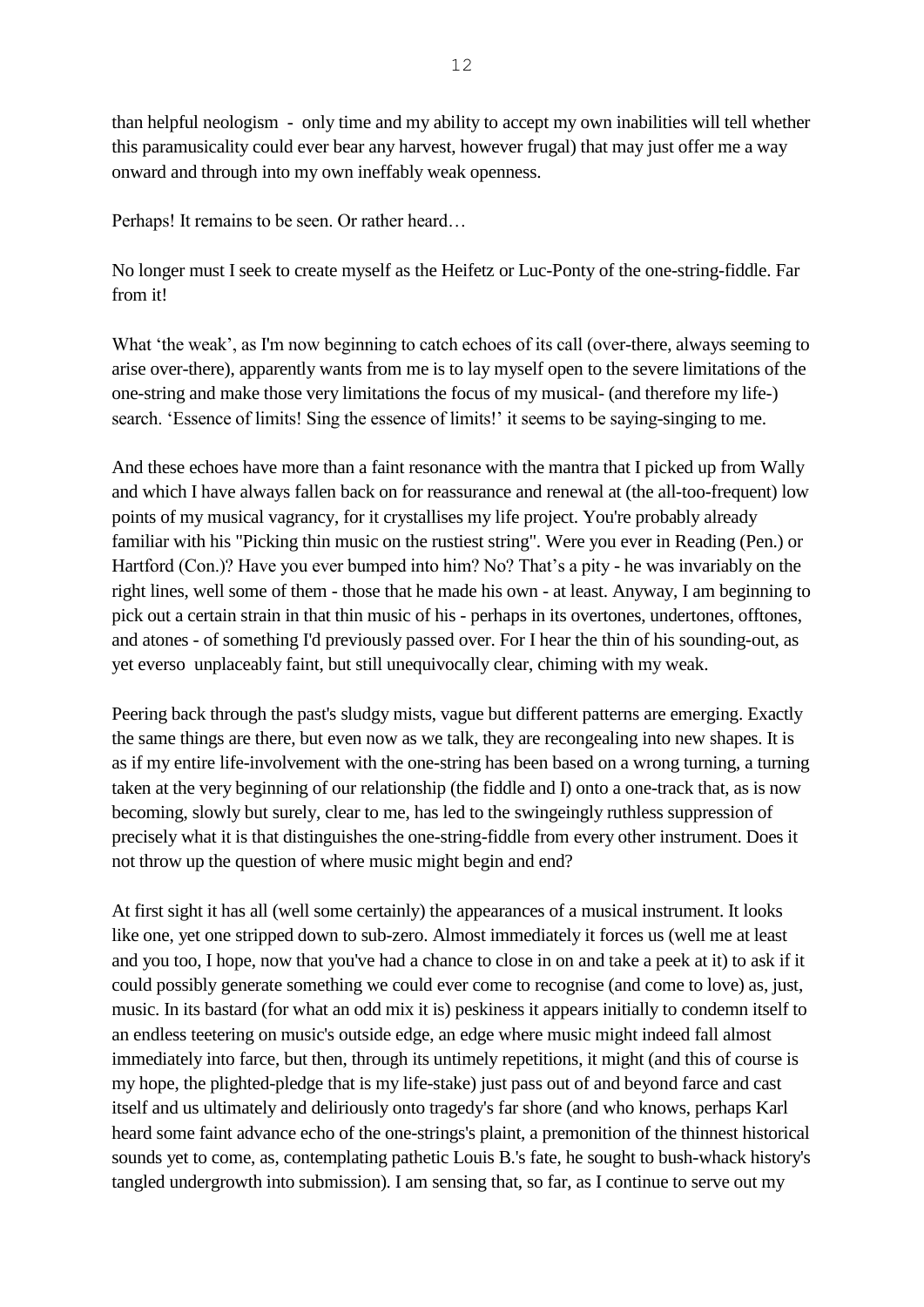time in the hollow of sub-entertainment's inhospitable crypt (having already fallen off music's bottom rung), I have only skirmished with its farcicality.

Now it is time, is it not, for me to try to exhume the one-string's so-long buried propensity for the tragic (and thus for the ineffable), to see not only if it could be dragged into music's fold but also, and much much more seminally (I use this word with due caution but with immense hope), if it might just, through the particularity of its so-slimmed-down absurdity, force music to rethink itself, or, at the very least, give music something challenging to chew on?

Or is all this merely the bloated hubris of a sad-case, lost cause, fantasist?

# Possibly.

But isn't that exactly where the challenge lies - to pluck the tragic kernel from out of entertainment's so heavily defended shell? Might this then become the challenging offer the onestring could lay down at music's back door? And what a challenge this would, perhaps will indeed, be for me! For from the outset, from those earliest hesitant but erotic fumblings, far from being encouraged to find, explore and drive to their very limits (and beyond) exactly what it was that distinguished the one-string-fiddle from every other instrument on earth, to find and celebrate, in other words, its absolutely unique voice, have I not been forever frog-marched into the country of 'As If'?

Approach it, they cried (not literally of course, but this was the cumulative effect of the fragments of formal education and training on the instrument, of what encouragement (little enough), what repproval, what well-intentioned but nevertheless punishing directives, I was on the receiving end of during my formative years around the academy's fringes, and forever subsequently) AS IF it were a violin, a violin-cello, a double bass, a *viola da gamba*, a rebec, a guitar, a sitar, a ukelele, a banjo, a banjo-uke (I spent months, nay years, transcribing and adapting George Formby solos), a whatever-else-that-is-not-a-one-string-fiddle-but-has-a-traitmore-or-less-in-common-with-it.

Everything, every word in my ear, every knuckle-rap, was geared to getting me to approach it as if it were something else, a completely different instrument, as if all my efforts had to be directed to a kind of conversion work, to making it sound like something it was not and never could be. They were all, all my so-called teachers, advisers, supervisors, tutors, mentors and colleagues (yes, even my closest of colleagues - that tiny and close-knit but far-scattered group of fellow one-stringers) that is, *in denial*, denial that my extraordinary (for extraordinary it was and is to me) instrument could have its own absolutely unique (and thus differently special and specially different) qualities that needed, wanted, nay screamed out, to be addressed, first of all, only in, for and as themselves.

This fiddle, I used to say to them all, just wants to be itself. And I just want to be at one with it. They laughed derisively, indicating by word or gesture or both (together and/or apart) that I was a sadly but wilfully misguided idiot. The gist of their responses was that there was not nor could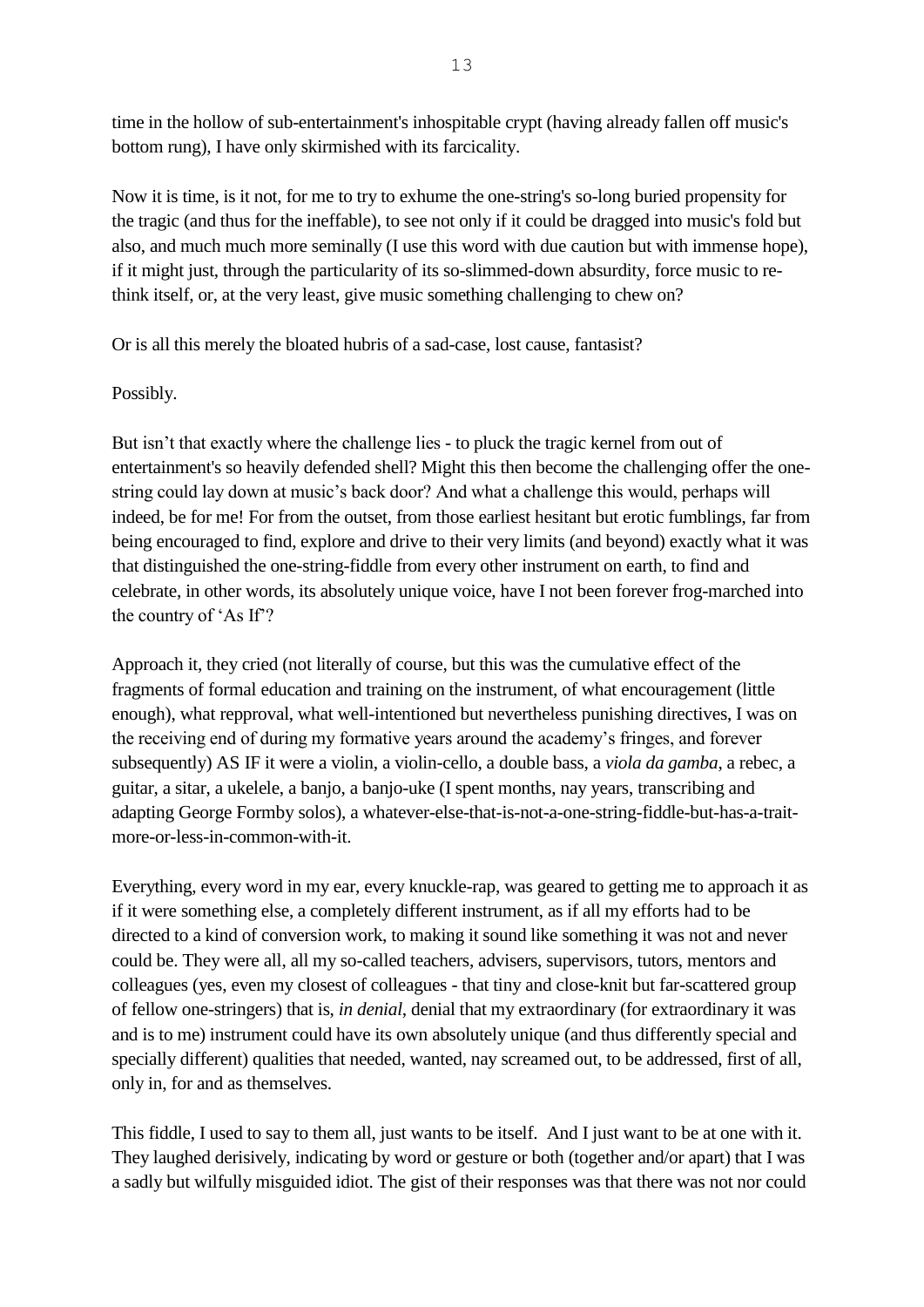there ever be any in-itself-for-itself of the one-string-fiddle - the issue was simply not worth considering let alone discussing as a musicological, let alone a metaphysico-aesthetico, conundrum. Just get on with your practice, they would say, and leave these airy-fairy questions to the philosophers. But don't you see, I would yell back at them, that this so-called practice of yours is full-to-bursting with, completed bogged down by, the thought-full, it's all too mindful of itself, it minds exactly how it's to be done, it's completely and chokingly stuffed with and hemmed in by the most complexly patterned and tightly woven straight-jacketing set of rules and rituals anyone could ever have dreamed up!

After my outbursts (which they undoubtedly saw as a symptom of some much deeper and underlying instability or pathology that would forever prevent me from getting anywhere near, let alone entering, their fame-pantheon) they usually turned on their heels and walked off with a snort or a sigh. Yet, as I'm sure you're beginning to grasp by now, I have never been able to divorce the two (or more), for the turmoil churning away without end so close to my multiple surfaces, the turmoil that energises my now-faltering engine, arises precisely from my complete inability to separate practicing from thinking. As my fingers (for indeed my fingers seem to be the most obvious recipients of and executors for my whole-minded-body-and-embodied-mind embrace of the one-string), through their supple but strict play across and through bow, string, and finger-board, coax paramusical sounds from the instrument (yes, to me it still is an, THE, instrument, despite others' dismissals), my so-called thought (as if it could ever be separated from the roiling turmoil that passes back and forth incessantly through every fibre of my becoming!) is absolutely engaged in and pressed by said coaxing. Indeed as soon as I began to offer to these diverse boundary-policing others some halting representations on my instrument's behalf they would quickly cut in and say, as if to end the discussion with a final *coup de grace*, but there is simply no repertoire for the one-string-fiddle. Where are the concerti, the sonatas, the duets, the landlers, the mazurkas (or mazookas as Jelly Roll M. used to pronounce it), the rags, the *études*, the preludes, the *poussettes*, the marches, the blues, the whatever-anything for the one-string-fiddle, they would ask with a cuttingly superior sneer, knowing full well that I could come up with nothing in reply. No, they would say without a hint of an understanding of my plight and my singular yearnings, you must get back to your transcribed solos, studies and exercises, for only by absorbing the ways and forms of our tradition (they always emphasised the our, and often added great, noble or majestic or somesuch as a prefix to tradition), the approaches of the supreme and past masters, will you ever put yourself in a position to wring some faint echo of music's established achievements out of your own (I could invariably hear their summary dispatch of my one-string in their overtones as they articulated this 'own' ) instrument. They never actually said 'pathetically inadequate' instrument but such was the all too audible sub-text in their unquestioning rejection of my pleas on behalf of the one-string. Young and impressionable as I was (in the early critically formative days and years that is), I was easily cowed into submission (or at least into a submissive front which hid a smouldering anger (later, on one of its rare surfacings, to be described by one of my supposed advisers, as a 'giant chip on my shoulder')) and I fell into line soon enough, concentrating my studies and practice exclusively on the materials indicated by my mentors.

Beneath this apparently compliant surface I continued to seethe.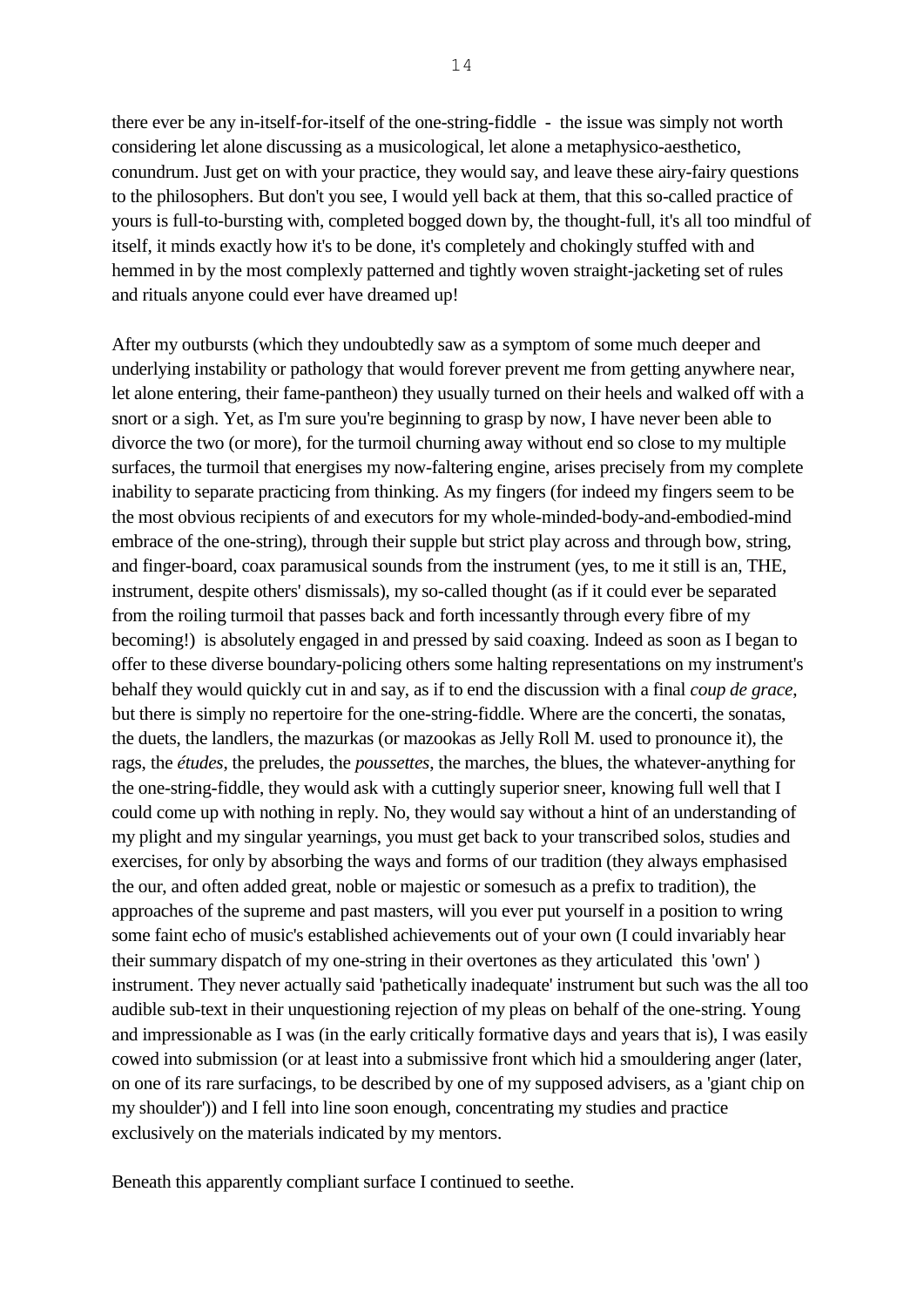Almost inevitably though, I collaborated with the reality principle as it commandeered and held sway over the surface of things. Quotidian necessities all but squelched my desire for the singular voice; it was awakened only at the rarest intervals by some incidental everyday event that must have had an unconscious association for me with a long-lost one-string-fiddle-specific moment such as, when tasting again a home-made shortbread biscuit dunked in a mugfull of smokily seductive lapsang-souchong tea I would be whisked back (although the words 'whisked back' don't do justice to the absolute speed, the 'in-no-time-at-all', with which this occurred) to a far distant moment of early adolescent practice during which I used to take the briefest of breaks from my *études* and refresh and re-fortify myself for the dedicatedly singular (devoted only to the one-string) practice still to be done by clearing my head and raising, if ever so slightly, my blood sugar level. But more or less from those days on, to all intents and purposes I became little more than a servant of tradition's dreary ways, thoroughly inculcated with, heeled into, yes and in a way also healed (but only on the surface for it was always only a surface healing by the doctors of quiescence) into, tradition's increasingly barren tilth.

Not that I wasn't utterly seduced by certain pieces from tradition's gloriously monstrous output!

Had it not been for them I would doubtless have led a one-string-free (and thus knucklegnawing-stress-free) life. But such pieces always seemed to be precisely those which had themselves, in their passing moment, dealt crack-hammer blows forcing tradition to give way and stare down into its own inner abyss. And though they were frequently held up as exemplars of the heights (of achievement) and depths (of feeling) towards which we should all aspire, these aspirations, we were assured, could only be translated into accomplishments through the most rigid adherence to the extant programme of best practice. I became as committed as the next fiddler (number of strings notwithstanding) to not only accepting but maintaining and even increasing (if such were possible) the one-string's utter subordination. I was completely under the sway and in the strangling grip of the 'as if'.

And this orthodoxy was constantly reinforced on every side by the obeisance made across all sites and organs of so-called culture (let alone what has passed and still seeks to pass for art among us) to the notion of the genius, he or she who, by virtue of some quirky mix of towering technique and acutely deep musical (or whatever else) insight, elevates themselves above the rest of us (mere mortals) and thus establishes themselves as, apparently, the only true interpreter and regenerator of aforesaid tradition. Under the auspices of another 'as if', although one that doubtlessly issues from the same underground stream, we treat them as if they have privileged access to a sublime causeway to the beyond which is simply beyond the reach of us lower lifeforms. Encouraged to believe that we need them, that only they will do, we pass by the busker at the bottom of the elevator without a second ear or thought, even though she/he is playing and pouring their heart out for nothing (almost) and no-one but us.

Yet now, as the strange attractions of the weak begin to infiltrate my being in their seemingly off-hand and formless ways, I am slowly but so surely coming to realise that we pass by the buskers of this (and any other) world at our peril, and I don't know about you but I could do with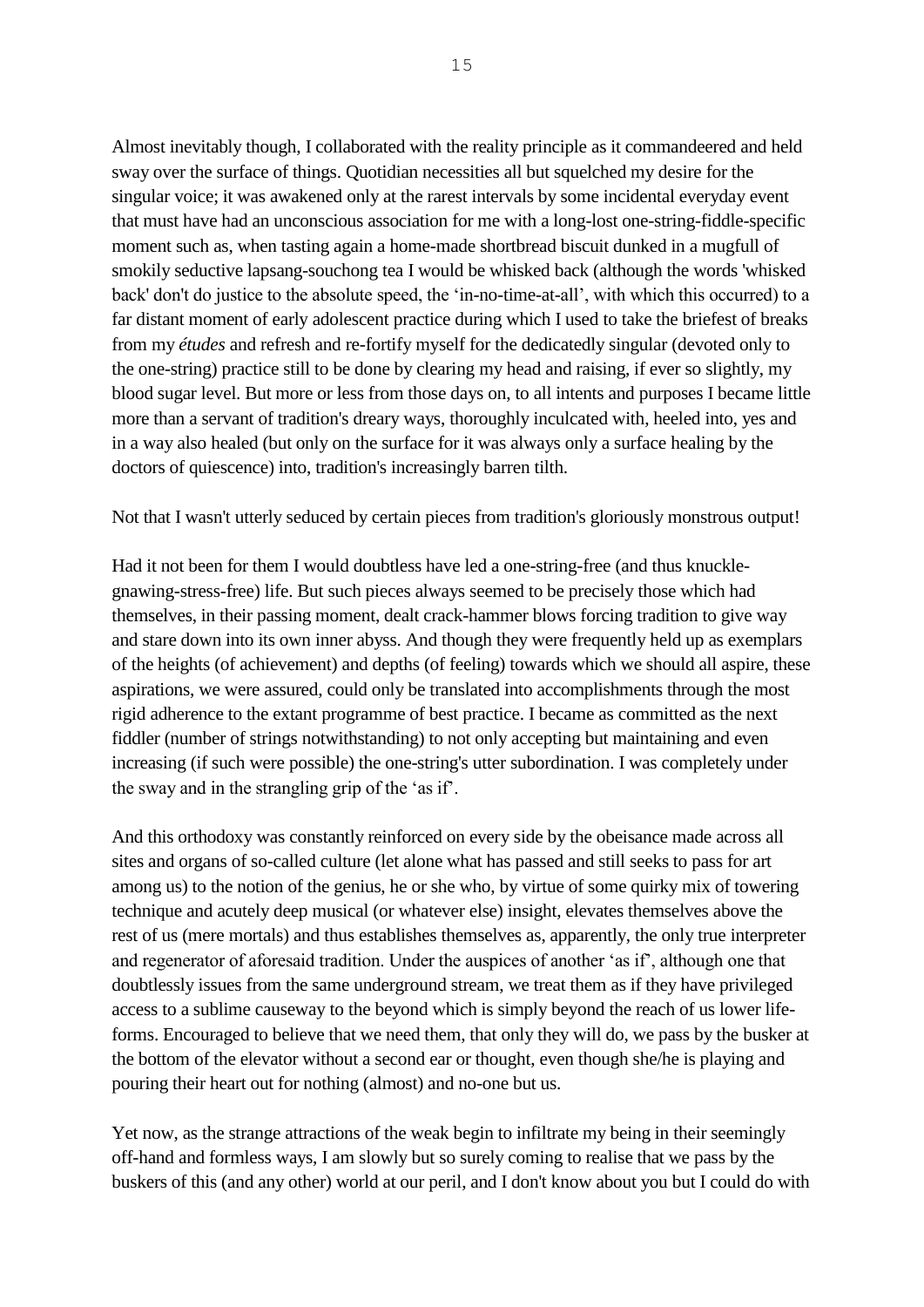a cup of tea - lapsang preferably - I don't suppose you've got any shortbread in that knapsack have you, we seem to have been going for ages without a break? No? Aaaah well, I'll just have to soldier on. Don't worry - I've learned to steel myself to such deprivations now that I need to walk from one venue to another; the back lanes I take are not exactly littered with transport caffs or welcoming hostelries where rubicund landlords offer drinks on the house in celebration of their buxom daughter's forthcoming marriage to the handsome plough-hand. Not very often anyway. I'm not unused to it. I live perennially unslaked. Aaaah me…

But could it not be that the plaint busked into being at the elevator's foot through a fog of echoing mispitchings and barely realised song-lines takes us (me) closer to the lost (if indeed we have ever possessed or found it) heart of music (yet perhaps there is no such heart), of the creative drive even (if this isn't going too far - what do you think?), than the most celebrated genius-generated performance?

At the very least I am having now to take this possibility with all the seriousness (a reluctant seriousness I have to admit, so used is it to the abiding comforts of the site to which it has been acclimatised for so long now) I can weakly muster. It seems that the challenge I am facing is to slough off, without falling back on and into, the unequivocal simplicity and universal appeal of strength's muscular ways (a.k.a. brute force laced with the usual dash of blooded ignorance), all those bodily mindful and mindfully embodied habits so firmly inculcated in me over the many, many years by tradition's stony-if-not-po-faced minders whose tutelage has so rigidly fenced me in. Somehow, if I am to drift into weakness's open (what, if you will allow it, I might call its patency) I need to embrace loss, giving (a)way, dissolution even, so that the imaginary mechanical gloves, which seem to have guided with such precision the play (although play here is obviously inappropriate to the iron discipline required and enforced by my machine-minded inculcators) of my fingers over the one-string's fingerboard, are cast off without further ado.

Yet I have to make a living. And my living to date has been built upon and is entirely in hock to the inculcators' wily ways. Surely it cannot be possible for me to nail my already so tattered colours to the flews, the flaccidly drooping mast, of the utterly weak, while continuing the whiles to ply my trade (for it has indeed over recent years become little more than a trade) under the inculcators' stultifying rubric? No, that would require an extraordinary combination of incompossibles almost certainly beyond my steadily calcifying resources. For I would have to maintain all the appearances of tradition's wily but self-convinced showy (one might almost say bravura were it not for the fact that so much of the bravura is now well beyond my fingers' reach) ways, while simultaneously laying myself (my fervid fingers) open to the utterly bereft call of the oh-so-weak. In order to engage the wandering, always wandering, attention of the punters (who after all are responsible for my bread and butter) these same fingers would have to hold to the sinewy tricks of the trade and, in those very same movements, somehow succumb (initially, perhaps, only at intervals) to the drift off and away, the free-fall, into the fingerless open. Some chance, you may think!

But is there any alternative? What other option could there be for me now at this so late stage of my one-stringing? Certainly I have little or no chance of taking a serious sabbatical break, a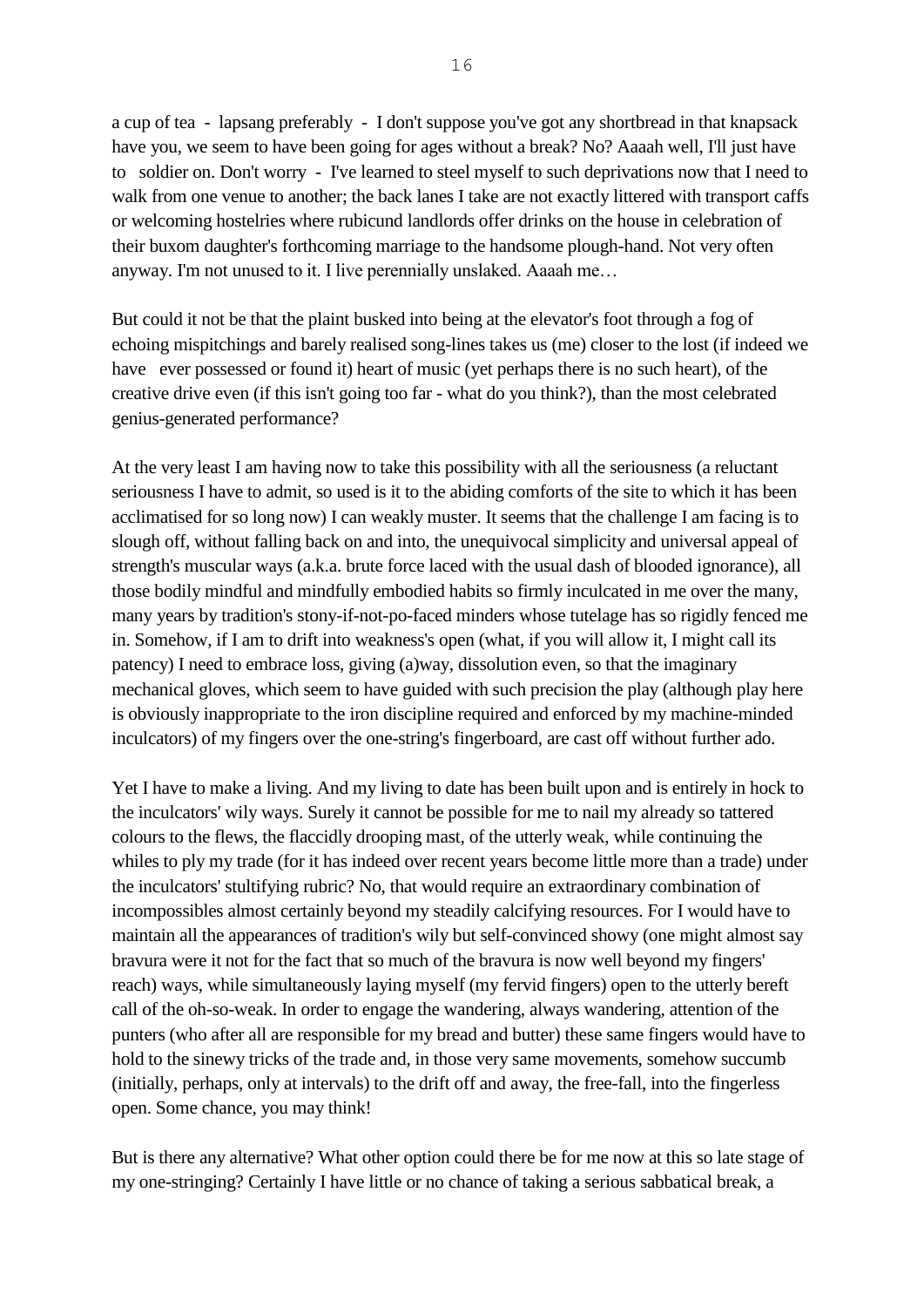period of time out for renewal and the making of all the difference in the world through giving myself up entirely to the painful delights of the insatiably weak, for, were I to stop my public appearances, the result would be rapid starvation. My, so far, endless but broken and halting itinerary of one-night-stands means that I am a para-musical vagrant of no fixed abode. Lacking permanent lodgings (let alone a home of my own), I am unable to receive the state benefits for the unemployed for, being eternally on the move, I am not available for work in any specific locality. Without contracts, pieces of paper stating terms of agreed employment, I never know from one week (day?) to the next whether each engagement will be honoured or cancelled on the instant whim of some club owner or supposed agent. At best the state's representatives would regard me, with their fixed jaundiced stare, as a member of that peculiar category shared with down-at-heels members of the acting so-called profession, that is, never quite out-of-work but just temporarily-in-between-jobs. Surely, they would almost certainly say to me, knowing, as you must after all these years of experience in your chosen career (these are the terms they would use, completely failing to understand not only that I had no such choice in the matter but that it was certainly not a career in any of the senses that they would give to that word), the uncertainty of your terms of employment you will certainly have made provisions for such a contingency. Do you not have a reserve account in some bank or under some slate on whose resources you can draw to tide you over both the bad times and the sabbatical breaks? Have you not put something aside for a rainy day they would be bound to ask.

And I would then have to explain that, for some time now, not only are virtually all my days rainy, but also that the fees I receive for my bottom-of-the-bill appearances barely suffice to cover my running costs (mixed forms of transport to the next gig, the occasional room for a night as a respite from this tent and bed-roll, boot allowance, basic sustenance), let alone some trifling surplus from which a prudent joe such as myself could hive off a regular percentage to defray expenses that would be incurred in the inevitable bad times to come. To which their reply would be "Next please"!

No, there is simply no way around it. I can see that I am condemned (yes, yes, I know it is in part my own doing, a self-condemnation if you insist, for I can see from that passing grimace of exasperation that, as yet, I haven't been able to win you over to my cause - never mind, I live in hope, always in hope) to work out this life-threatening (for it could be the death of me) dilemma on the job, on the stand, as a matter of practice, standing face to face with and squaring up to the sheerly vertical coal-face of performance itself. Of course it's more than a dilemma. It's a lifesplitting schiz - a great slashed and still oozing (perhaps fatally so) gash right down and through the middle with no obviously available means of staunching and catching the flow or of suturing this deepest of wounds. My musical being is, it seems, left hanging by a thread, a line, a line of cat-gut (I'm of the old-fashioned school, none of these modern metal strings for me), my response to which will either stitch said life up or allow it to wither and, all too soon doubtless, necrotise on its decrepit vine.

So will this line, on which, soon enough and once again, I'll be stringing myself out and up when I bare myself before my next audience, turn out to be a life-line or a death-line? I know, it's an unanswerable question - one which can only be put and answered for better or worse in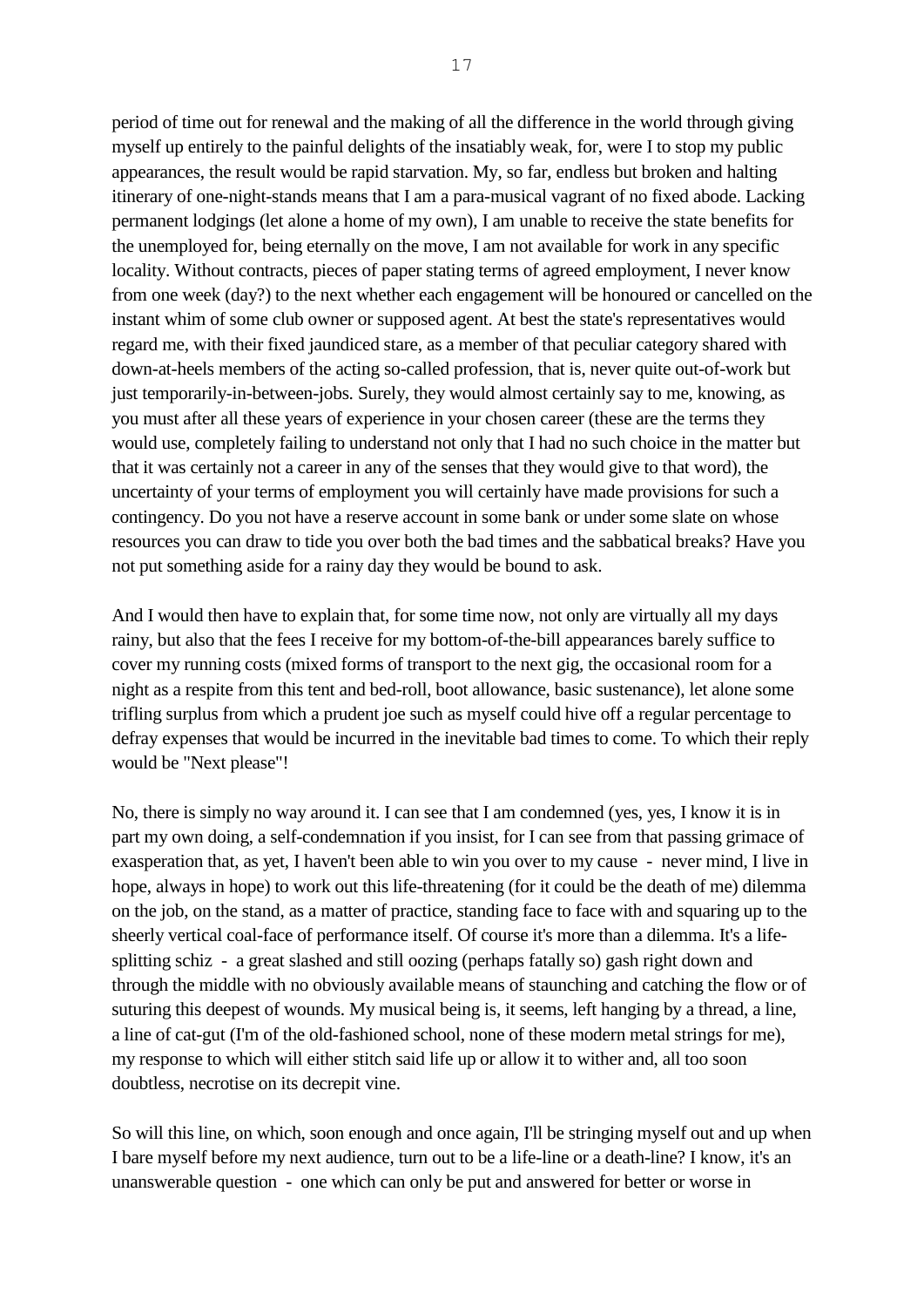practice, in and as my performances (however few they turn to be) to come. And, knowing my audiences as I do, I expect neither sympathy nor help from that quarter. Yes, of course, as I have explained, I am indeed now recognising the massive debt I owe to them for having, however unwittingly, brought me face to face with the promise of weakness and confronted me with the one-string's true challenge. Yet I cannot turn to them for either guidance or tolerance. I know well enough the non-existent tolerance limits of their mercy.

No, I shall have to make my own way through performing's lacerating briar patch, probing, however haltingly, tentatively and tenderly (thus beginning to pay my due respects to weakness on the way through), anything that comes to hand to undermine my so deeply inculcated rigidities. And even now, as I'm confronting myself with this awesome life-saving-or-failing project, I'm picking up the faintest of hints from experiences past that all may not yet be up for me with the one-string life. For recently I have become more and more aware, although I have tried painstakingly not to let it put me off my stride in my compulsive search for my own music's moment-yet-to-come, of ragged raucous cockshies at other songs, songs of more recent eras and different (I now hesitate to say lesser let alone cruder) sensibilities for whose moods and sentiments I have had, so far, little ear or sympathy (let alone time), that rise, fall, collapse and then rise of a sudden again in the region of the bar behind my sparsely scattered audience.

And all this while my own recital is actually under way!

I do, of course, seek to maintain my lines, struggling to ensure that they sing out above and beyond the world of these alien and disparate counter-sub-melodies. Try as I might (and have) I have found no means to date of altering my performance in ways which might yet enable me to co-opt these, to me jarringly banal alternative sounds (do they even make the grade as melodies, as songs (in the true sense of that word), I ask myself as I strive to find some element of delicacy, of development and form among their ruins?), to my own ongoing performances, performances I have rooted as ever and thus far in the rock-hard but trusty crust of tradition's socalled soil. My inculcations have to date held them at bay, much much further away than arm's length, as unembraceable you's, beached on the furthest shores of my distaste.

But now, now that I'm beginning, perhaps, to recognise, however belatedly and haltingly, the emergent necessity of openness (that dread patency...), of allowing myself at last to drift freefloatingly into the sea of weakness, it may just be that I will fall everso slightly under their sway, enter their so far utterly and obnoxiously foreign sensibility (although, to me, it has been precisely sensibility in which they are totally lacking), and become entangled by what, judging from their loud-mouthed interpreters' brash but committed renditions, must be their (to me as yet hidden) innate charms. And, should this occur, it would surely be a short step for me to incorporate some fragment of said charm into my own persistent and simultaneous (to wit: my life-long struggle just to keep on one-stringing along at whatever cost and come what may) performance and, further, to do this in a way which might gradually, or rapidly even, cause the bar-singing to subside and the punters to swell the anorexic ranks of my audience.

By dissolving some of the boundaries between our seemingly absolutely alien worlds of feeling,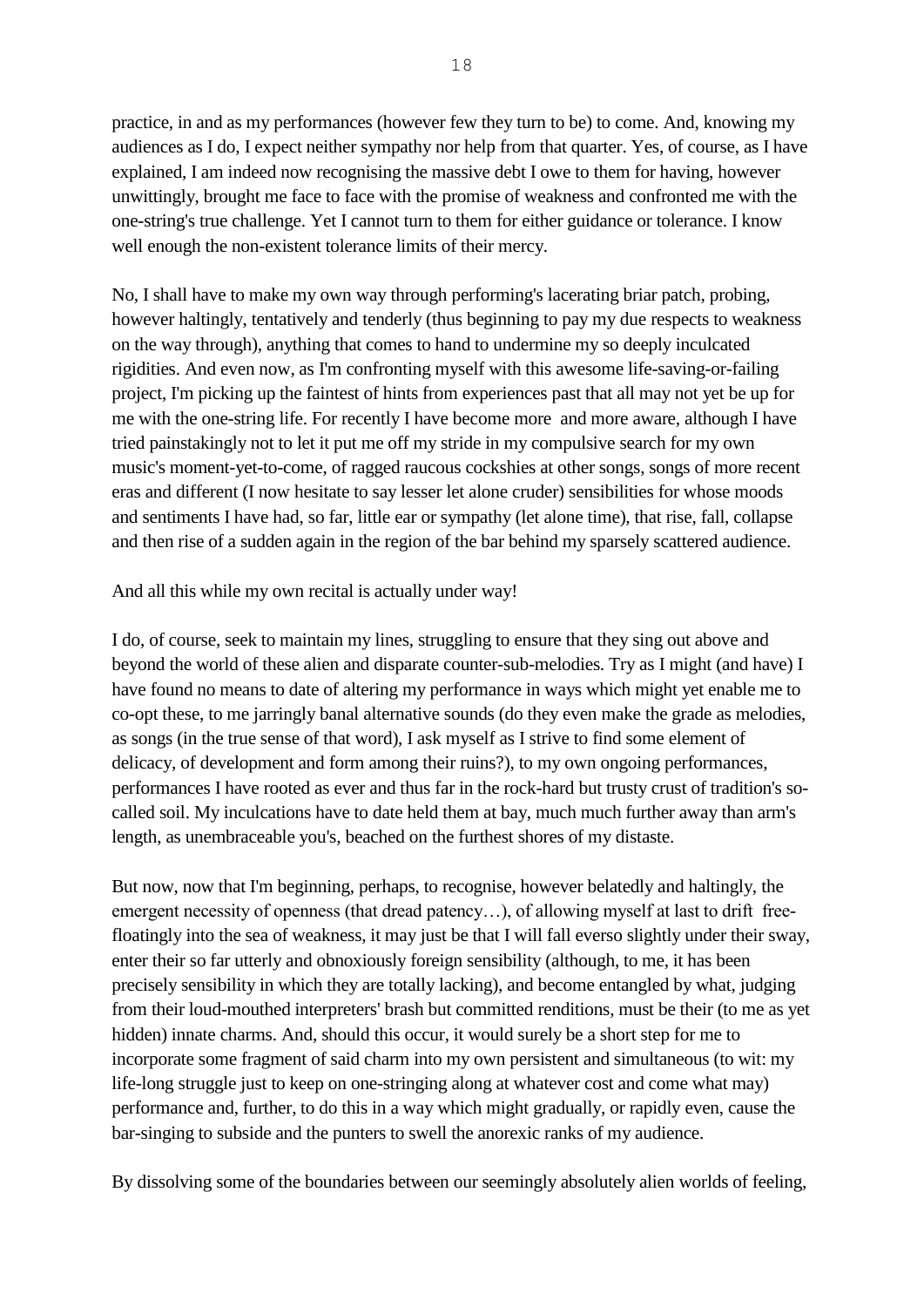worlds that so far (and so far apart) have not even brushed tangentially one against the other, through a single-minded (it will require everything I've got (left)) attempt at the merging (however briefly to begin with) of forms and the interleaving (however simply at the start) of lines, my performance, forever underwritten by 'the hope principle' - nice one Ernst! (incidentally did you ever bump into him in Berlin… no?... pity, he was a real sweet guy) might just be able to draw its dissonant deriders and rejecters (well at least some, a few perhaps, of them, for there will always remain a hard-and-soft core who remain forever beyond the pale of any attempted co-option) into itself on its new found terms. Obviously, at this, so far theoretical (perhaps even purely and forever hypothetical (for will I ever have the will to summon the sheer naffly naive guts and brass neck required to actually put this into practice and risk not merely the immediately forthcoming verbal and physical brickbats but even what little is now left to me of a performing life?)) stage, it is entirely premature to try and anticipate outcomes. But it might just be that the kind of instantaneous collaged line I would be required to generate in and as my performance could be the opening up of quite new fields of musical experience (one would hesitate, as yet, at this merely mouth-watering stage of trepid anticipation to call them (even potential) forms). Certainly there would be an essential element of call-andresponse in any such performance (would it still be recognisable as what we call music though, or even a performance?) for which there is a multiplicity of precedents across so many regions of being (and becoming).

And might the improvisatory component also be a defining feature? Yet any improvisational input would most likely be dependent not upon variations of given harmonies or themes but more on an acute aural and digital (a.k.a. fingeral) dexterity, on an aurally tactile ability to copy, cut, cut in, paste, re-paste, call and re-call, open up, open out, insert, delete, repeat, and generally expand (and/or contract…) the one-string lines as they went on their absolutely unpredictable ways. At the very least the so-long inculcated severity of the very-serious (the slight frown, the set jaw-line, the over-determined rejection of the play of chance) that has cast (as I am beginning to see so clearly, now that the cataracts of sad experience are being slowly peeled away) such a pall over my own narrowly peculiar commitment to the transformation of sound into music, would, I suspect (nay, desperately hope and pray), have to be replaced from performing's very outset by the playful, by an embrace (at least partially) of snook-cocking, by a willingness, no, willingness is a poor understatement, more like a cock-a-hoop manic enthusiasm bordering on the psychotically delirious, to put to work (yet, of course, it is not work, and will, if it ever comes off (for it must, given my ever-dwindling resources, be still very much in the balance) bear not the slightest resemblance to anything you, I or the lamp post would ever recognise as work) every shade and weight of irony from the ploddingly loam-footed to the sylphan terpsichorean (actual shade and weight naturally being entirely context-dependent).

I know… I know…. I can see that you're worrying about what would happen to my force-fed and by now deep-seated near-unshiftable inner commitment to stick to others' lines, to being nothing more than the dedicated interpreter of all those (countless) composers' lines already lying around waiting so anxiously for their moment to come and come again (and again and again). You're right of course! Yes, it would (will) take an enormous gut-and-soul wrenching act, a life-changing leap, to plonk myself down in this chancy elsewhere. But, increasingly, I'm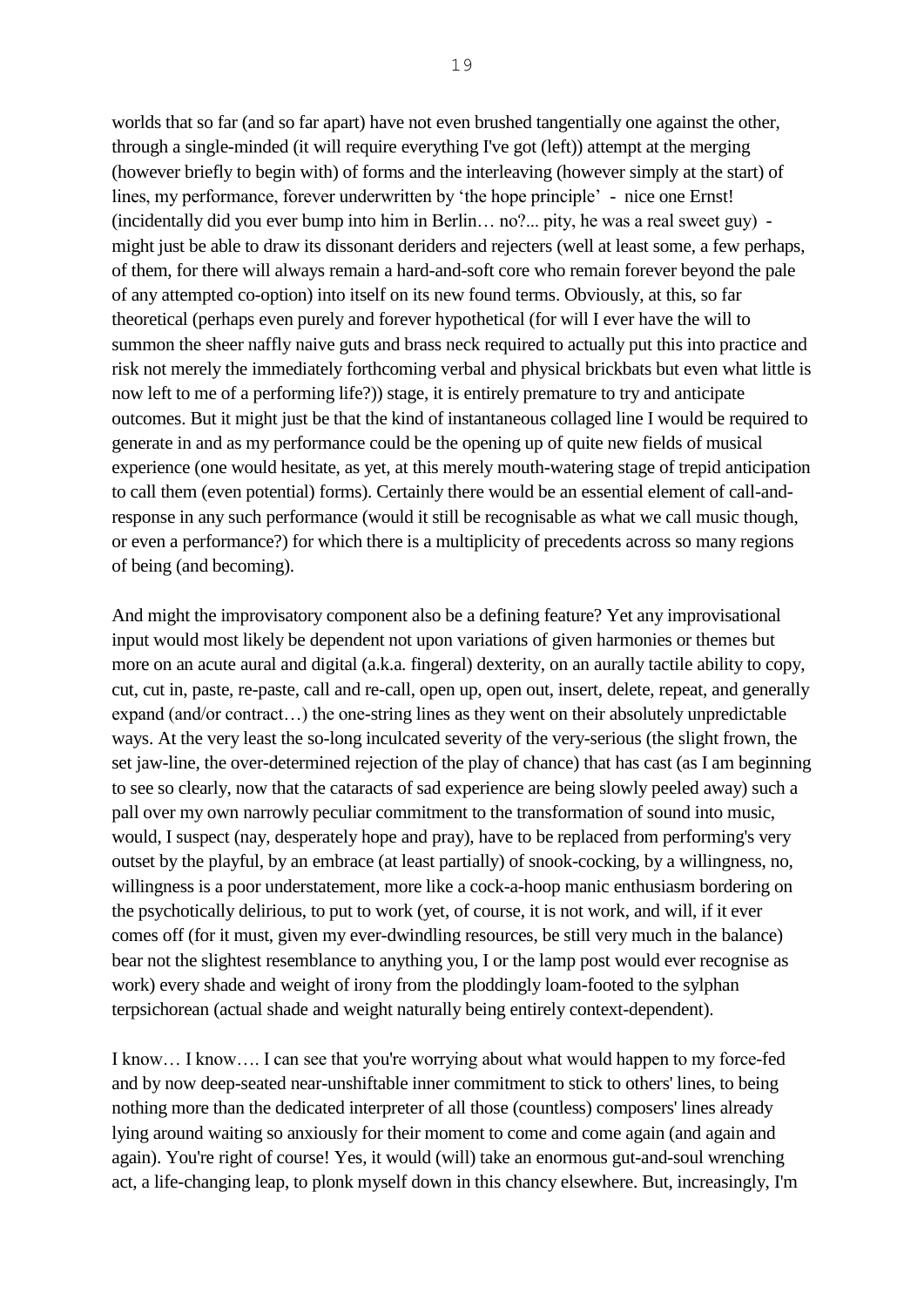coming to feel that I have no alternative; it's either that or an immediate retreat into the living death, the bare existence, of a privatised silence. And there may just be one or two things going for me in attempting this leap to energise my initial take-off.

So dedicated have I been to the country of 'as if' that I have never even considered raising the latent potential of the one-string-fiddle to the surface, and yet, without realising it, without, as it were, making it a topic for disclosure and celebration, I can see that I have, right there (here) at my finger tips, everything (well, almost, probably) I need for this grand (if grand is not already to be risking that plunge into self-inflation that I find so viscerally distasteful; grand perhaps, then, only in the diminutive context of my own incredibly small and still shrinking world) gesture. Enough, anyway, to kick-start it!

If I can make the slightest of lateral moves while simultaneously staying stock-still I can then look back at myself from somewhere completely different and see my diehard habits for what they now are, senescent self-sclerosing remnants of a once promising one-string-fiddler who, quite without realising, was corralled into a relation to the one-string that never gave it (or himself) a chance to become itself. Seeing my ever-shrivelling self from over there, I would, I suspect, undoubtedly have to laugh at the pathetic shrinking clown figure (so obviously and doggedly oblivious to all of the effects he was having on others) cut by this very same self. And it is exactly this laughter, a laughter (advance echoes of which are already drifting through to me from my performances-to-come (performances that will be collaborations rather than recitals)), which will, I'm hoping (yes, hoping still), provide both the energising motive for and the trembling teetering ground from which the leap into my performing's flip-side can take off: a last-minute, last-chance saturnalian restoration of the playful to an almost-doomed playing (hopefully).

No, no, on second or third thoughts, or perhaps even thoughts-to-the-nth-power, it's too much, far far too much, to hope.

No, you're absolutely right. I can tell from that brief but gravely affirmative nod that you're with me on this. It will never happen.

The pathetic gap between the oppressive reality of my thinning gig-itinerary and the wistful euphoria of the revolutionary fantasy I have just evoked is simply too wide to bridge, the moreso given the paucity of my ever-diminishing resources, energy, and musical nous. It's surely time to shut up shop, buy a third-hand tent (instead of this second-hand one), find a secluded clearing in some dense thicket, learn to survive off nuts, berries, and edible fungi, and flog my onestring-fiddle to some curiosity shop where it would doubtless lie for years, a dust-gathering reminder of long-lost innocent days of the odd-ball, the quirky, but finally inconsequentially marginal strolling player (and his ilk, all the other side-show freaks hanging from the bottom rung) who was forever condemned to patrol the unmarked (but so unremarkable) borders of entertainment's outer fringes. The fact that I have shared this patrolling over the years, these many many years now, with an assortment of other acts which, from their outset, condemned themselves to, indeed thrived in and welcomed, these very margins as their only possible space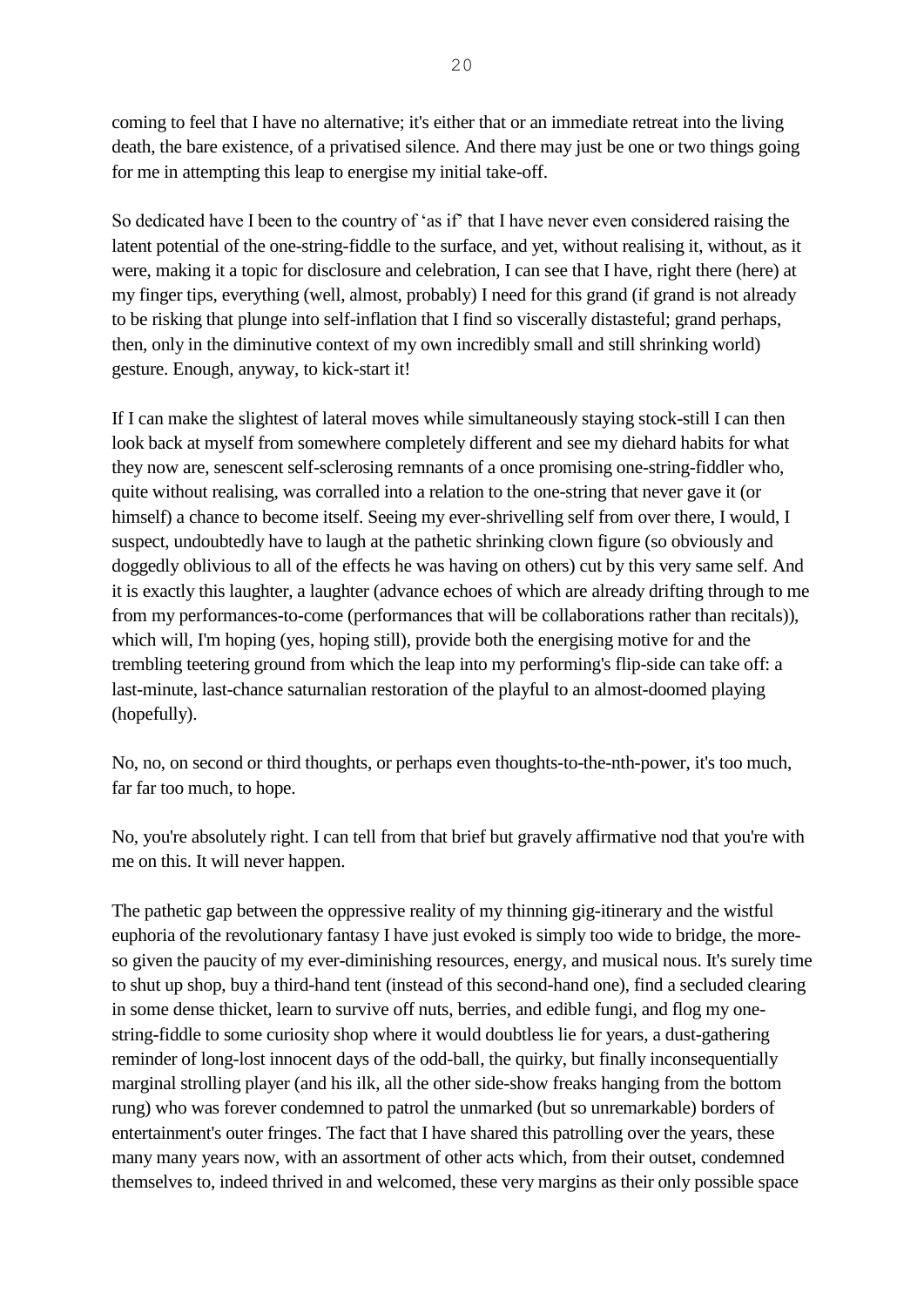and opportunity (a flea-circus, a musical saw, a soodlums renderer, a one-armed mouse juggler, a clog dancer from Clitheroe, a contra-bass Carinthian yodeller) should have alerted me to the sad future that awaited me in those far off days.

But in the ice-age of my youth (those bleak mid-winters of so 'long ago' in which, as Christina Georgina R. hauntingly showed us, a 'Frosty wind made moan' whose very moaning, I have absolutely no doubt, drew me inexorably toward my one-stringed life-sentence) I was headstrong and blinkered, blinkered by both inclination (it was referred to quite openly by my nearest and dearest (very few) as a stubborn pig-headedness, but with the chill fixity of youth I was deaf to their pleadings and cajolings) and aforesaid formally tutored inculcation. Encouraged by my disciplinarian inculcators to see this performing space as 'the first rung on the ladder to success', I repeated that phrase to myself endlessly during the early years and managed, with my eternal optimism, to convince myself that it wouldn't be long before I was talent-spotted and raised several rungs.

In reality, of course, as my fellow rung-occupiers realised full well, this was our only rung, our last and very bottom rung. Bottom rung was bottom of the bill, a rung on its own way down there in the hold with a firmly battened-down hatch, never mind a glass ceiling, above separating it definitively from all higher rungs. We circulated endlessly amongst ourselves, each selfcocooned differently in our various states of illusion and disillusion.

And yet, even in the face of this merriless-go-round, I managed to maintain my tattering shreds of hope and continued to cultivate and devote myself to all the procedures I identified as necessary to rung ascension, to miming all the models that had been held up to me as exemplars of the country of 'as if'. As self-protection from the virus of clapped-out cynicism which seemed to be endemic, ineradicable and constantly proliferating in new strains throughout the bottomrungian bilge, I determined to insulate myself from its let's-stick-together-in-this-hole camaraderie which seemed to me like a desperate attempt to divert attention away from the black hole over which they (we) floated nightly (and daily). Staring fixedly at the stars above, towards which I projected my rungs-to-come rising steadily till they disappeared from sight in the outer blue-black, I steadfastly refused to speak unless spoken to and was rapidly excluded from all the forms of sociality to which the others clung in order to preserve some grains of sanity. Left to myself I had no excuses - nothing could interrupt dedication to the one-string. I simply kept at it.... in my own way, of course, always in my own way.

This surely was the problem, my problem's very root. For, as you can now see, in trying from here-on-in to confront the need for my in-house revolution, it will be the very possibility of a 'my own way' that is precisely in question and at stake.

In those frosty long ago days of getting under way, 'my own way' was, of course, definitively not just my way but, rather, that of the tragic conjunctive clash of my 'stubborn pig-headedness' with the authoritarian disciplines of 'as if'. In this sad but all too common conjunction, 'my own way' was to adopt a surface pretence of silent meek submission while barely suppressing, just below my surfaces, my seething angry rejection of the authoritarian version of repertoire and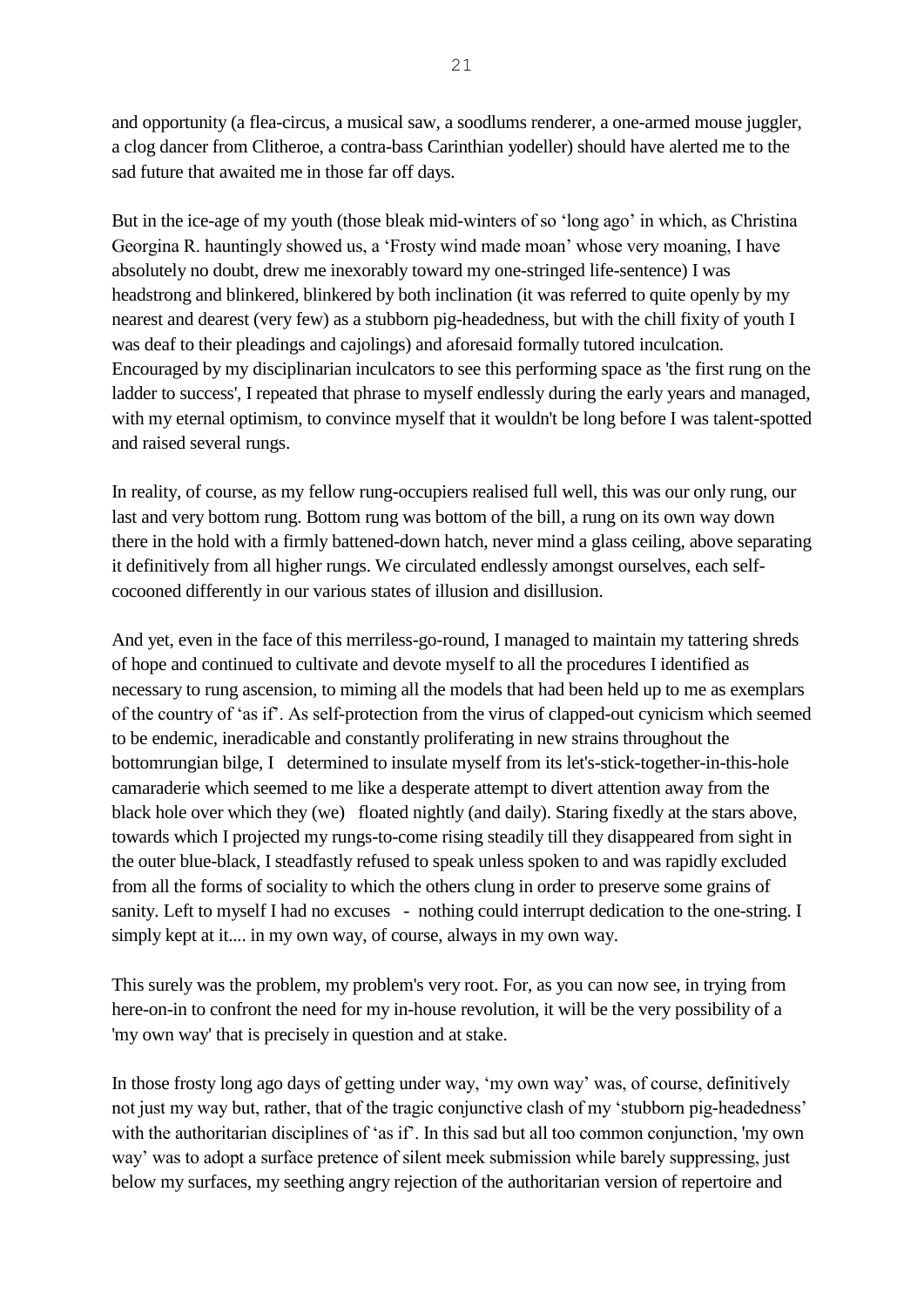method. In struggling to survive, to just about get by, while tossed back and forth between these irreconcilables, the felt sense of there being a destination to match my long-term hope has, I now recognise, been steadily disappearing through an erosion for which I am myself responsible…. so much for the true pantheon!

I'm beginning to suspect that, if I am now to leap out of this absurd tension and cast myself adrift from all submissive pretence, I may have to jettison also the very idea of way, of there being a 'my way', a way, any way at all. Most likely there is no way - no way for me, for any of us, any more (if there ever was, which I have always doubted)… or, at the very least, no one way that is mine alone, somewhere out there, up ahead, waiting for me to collude with its seeming offer.

No, if I am to try somehow to engage with and weakly pursue, as a matter of urgent doings and undoings, some kind of cata-practico-inert (I just hit on this term while you were lighting that ciggy, what do you think of it? No, really? Okay, no worries, I'll jettison it next time around) making-project that might just withstand the lure of 'way' by making for some aloof 'beyond' resisting any such 'my', any sense of ownership and property, then surely it will entail some kind of dramatic collaboration with whatever audience(s) I may still have left. I'm almost certainly going to have to coax and seduce whatever audiences turn up into moving into, with and through the performance-to-come on different terms, turning performance into coperformance through exchanging, swapping, turning, calling-responding, throwing-catching, projecting-rejecting, losing-saving, miming-fracturing, in short, searching out whatever undoes the proprietorial to generate something both participatory and, finally, aside from the authority of authorship.

You're looking po-faced - what do you think, impossible, a waste of time, no different to standup comedy routines, not what people pay their money for, all been done before and with disastrous results and no legacy? Yeah, you're probably right… just living in cloud-cuckooland, dream-on-time eh? Still, I can't survive much longer in the absurd cleft I've devised for myself without, most crucially, ceding something, some morsel at least, to my audiences of that which I previously took utterly for granted as intrinsic to the very art and act of performing itself. Surely if I integrate elements of the responses of my collaborators-to-be into my performance as it unfolds, then it becomes theirs as well as mine. I become simultaneously inand-out-of-control just as the performance's form becomes an altogether-now and all-at-once mutual venture. Its sinuously fractured lines-to-come (I'm leaping ahead of myself on this one, anticipating things that will never be as I am imagining them…) will certainly require different initial inputs from me and, hopefully, subsequent invention of new modes of reciprocal movement across the so far yawning chasm between me and my attention-dulled and erranteared listeners.

Yes, I know, my own performing may still turn out to be the prime instigator of these coperformances, but, as shared compositions, each such event will remain communal property, thus putting itself most likely beyond the reach of the law of copyright. The random, the chance, the instantaneous qualities of such called-for(th) motion, such passing off and away, will not, I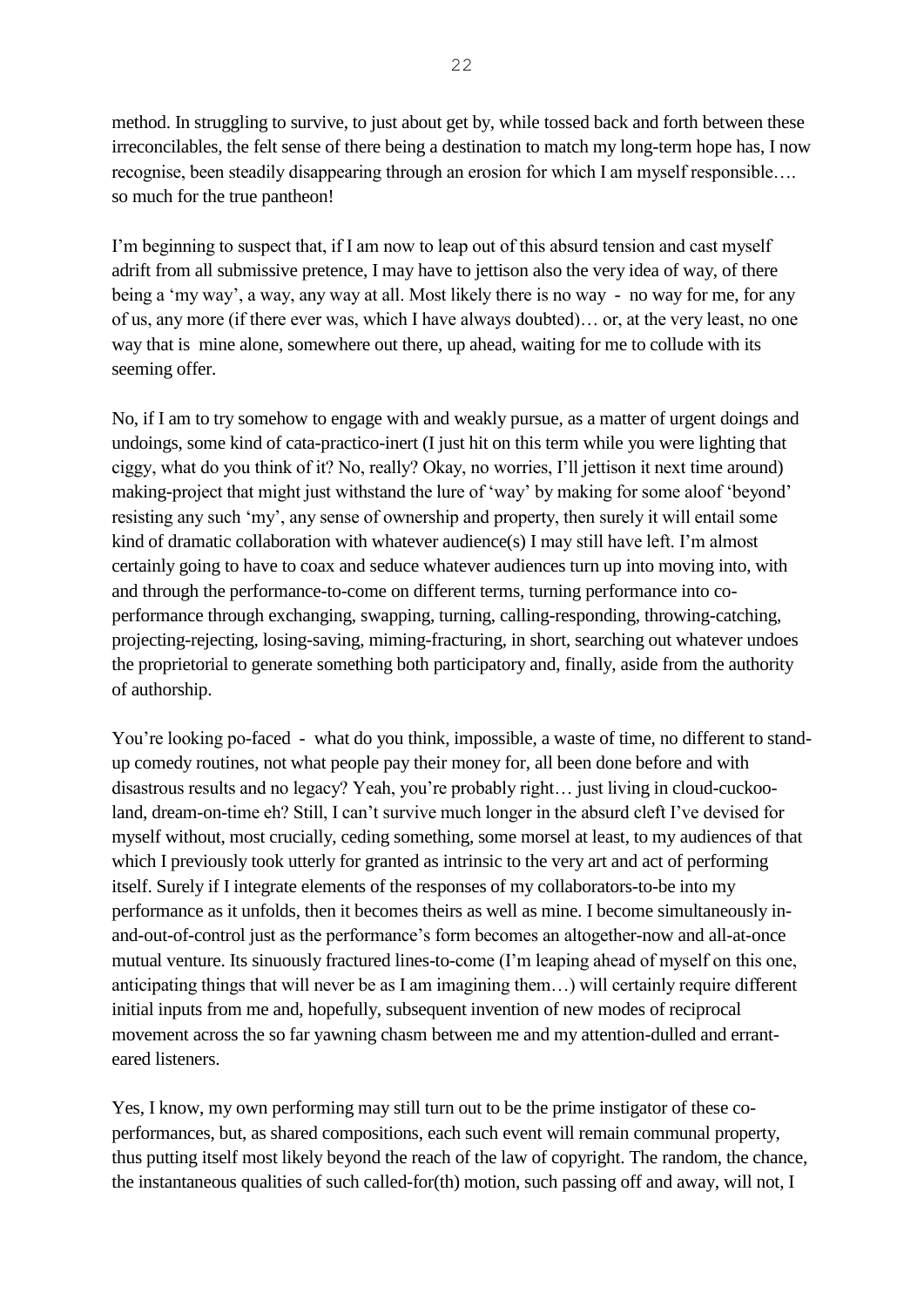suspect, be gatherable under the currently operative Taylorist vision (recalling my earlier remarks re the insidious effects of the individual virtuoso-genius as the now exemplary model for all musical out-sounding) of the 'one right way' still haunting the academies of Asifia.

No, I'm getting the feeling even now that, as far as 'way' is concerned, the game is up for me. And perhaps, further, this could be a *mene mene tekel upharsin* moment not just for me, but for way more generally. Could it be the writing on the wall for way as such (or at least way in the context of putting on a supposedly recognisable and formal performance (just the kind of predictable performance that we are now all too used to with a clear beginning, end, and a memorisable shape, content and form, about which we like to say that, knowing when it is both under way, on the way and all over, we can now put it to bed and be done with it))?

But what's your take on way? I have to say that, as we meander along this village's outer lanes, I'm warming to the possibilities of such a way-scattering open-ended vision of performing. Yes, indeed, as my conviction gathers its strength, I'm beginning to feel like declaiming to all comers, nay screaming at the top of my rattle-throated voice that, **for performing there is no way!** There isn't any being on or under way to some destination beyond itself, no else-where to which it is heading. In fact, I would shout (hoarsely by now) to all and sundry in my (this, our) vicinity that there is absolutely no other 'where' (far or proximate) at all! No, I would yell, there is only this all too real floating hole right here within which performing condemns itself to try to stay afloat for the nonce, this very nonce, till this nonce itself gives way away, peters out, and we all drift off down our separate exits.

And, still bawling as loudly as I could manage, I'd most likely continue by adding that, actually, of course, in reality, this so-called floating hole right here would be just over there on the all too real performing platform (a.k.a. stage, arena, ring, bar, gym, bare-boards, saw-dust, field, yard, open space, or at whatever-place performing pitches itself whole-heartedly towards a nascent audience-to-come) where mattoidal-performing, as ever whirling dervishly, casts itself (yes, and casts you too if you are in luck) adrift and, in that same whirl, tries so very desperately to take place, to make that place, however fleetingly, *its* place, knowing all the whiles so deep within itself that it is forever condemned to fail. KNOWING (and by now I'm at my breathy limit straining to yell it, the essential reduced afflatus that is, out with the very last breath in my exhausted frame) FULL WELL (yes, those are the very words – 'full well' - I'd try finally to squeeze out) THAT IT CAN, IT WILL, NEVER TAKE PLACE.

Okay, okay - sorry, sorry… there's no need to back away like that! I don't know quite what's come over me; look, I'm calming down now. There, that's better. I think all this, this embattled confrontation with fragments of my shrinking self (but where is it now, it's beginning to fade isn't it), is getting a bit much for what's left of me. It's all happened so suddenly - this revelation, this vision of sloughing off performing's armour and embracing (musically that is) its and my other, I mean. It seemed to come from nowhere, an apparently chance association, yet it's forcing me to confront the possibility, nay the dire and pressing necessity, of topsy-turvying my performing life (my life in and as the 'nothing but' of my performances) and everything that seemed to secure it so comfortably, to keep it plodding steadfastly along fenced within the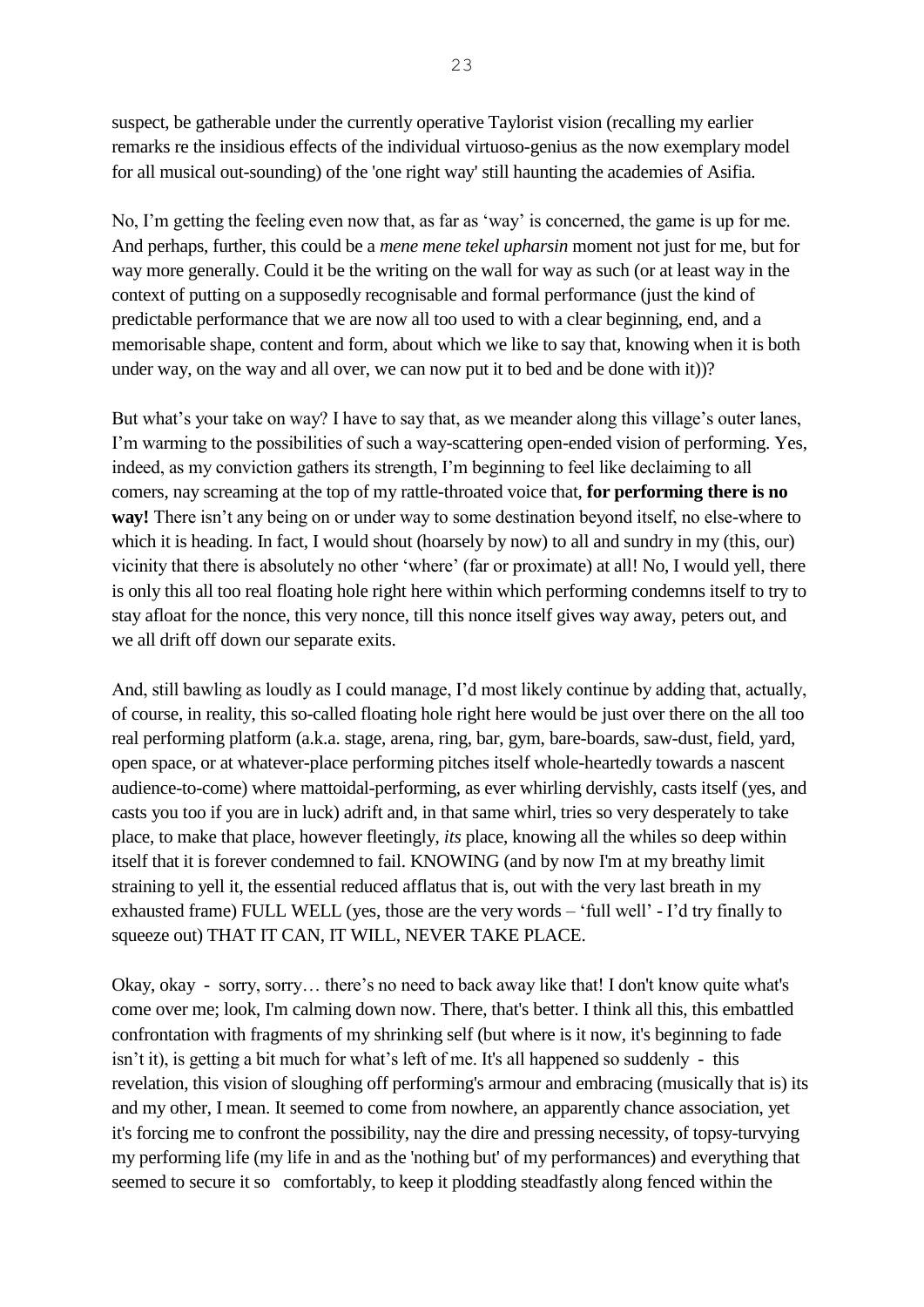narrows of its sadly predestined way, content apparently to go on churning out its by now drear and exhausted sub-song-lines.

No-way, no-where, no-place, then, only this odd instrument to be goaded into sounding out its own instant through some unanticipatable rapport with others unknown and unknowable! A shapeless prospect indeed! And all entirely dependent upon my overcoming the legacy, the so very very intimate legacy, of my ingrained life-time habits courtesy of which for so many many years now I have reciprocally enfolded this cata-musical freaky one string-thing with the-waythat-became-my-way. Yes, the freak found its own way of spreading itself throughout my very vitals, taking me over unbeknownst through an alchemical mixing of immiscibles.

You really want to see it? Okay. But it's not much to look at. I'll just unzip the case. Best let me handle it; it may well be the last of its kind. Certainly to my knowledge they haven't been in production now for many years. I'm not saying it's valuable, just that it's irreplaceable, probably. To me anyway. There! Now you can see that it's simplicity itself, little more than a barely shaped and varnished wooden neck-cum-body with its one string attached to and tightenable by the peg at the top. Stretched over the little bridge towards the bottom, the string is knotted round that small retaining post. The most interesting feature, don't you think, is this horn screwed onto the lower left side of the body; it's adjustable and can be tilted up or down according to the direction the player wishes to project, everso slightly, the sound. It looks very like the horn on an old hand-wound gramophone just as depicted on that famous record label, you know, the one showing the mongrel apparently captivated by and listening intently to said gramophone. Of course, whether or not this dog had any relation (other than that of utter species-alienation) to the gramophone is entirely moot. For, I must say, I can as easily interpret the the dog's look (with its head cocked slightly to one side) as one of total vacancy as of the wrapt attention towards which the anthropomorphically grounded illustration seeks to draw us. Alternatively, if indeed it is wrapt attention that could just as easily, and much more likely, have been generated by the slight whiff of a distant (or proximate but, in any case, beyond the illustration's frame and point) bitch in soundless but sniffable heat.

Naturally compared to today's electronic gadgetry the amplification provided by aforesaid horn is feeble in the extreme, but it does manage to pick up from the narrow wooden body some of the resonances of the vibrating string and project these, however negligibly, into the space immediately in front of the instrument. You'll note that there is no extendable pin at the bottom of the body as there is on a violoncello or contrabass; this is because the player grasp's the body between the knees (it is something like the pre-modern violoncello in this respect at least) while resting the neck-end on the left shoulder, and fingering in the conventional way with the left hand and bowing or plucking with the right. Simplicity personified!

Now, one thing which might still secure it some value (were it ever to come on the market) is the name inscribed on the under-side of the body; if I turn it over you can just make it out in spite of the worn paint. Look, 'Garside of Bacup'! Heard of them? No, I'm not surprised. But to an *afficionado* of the one-string world that inscription would speak volumes. For Bacup was the Cremona of the one-string-fiddle. In the instrument's heyday Bacup (long before the Central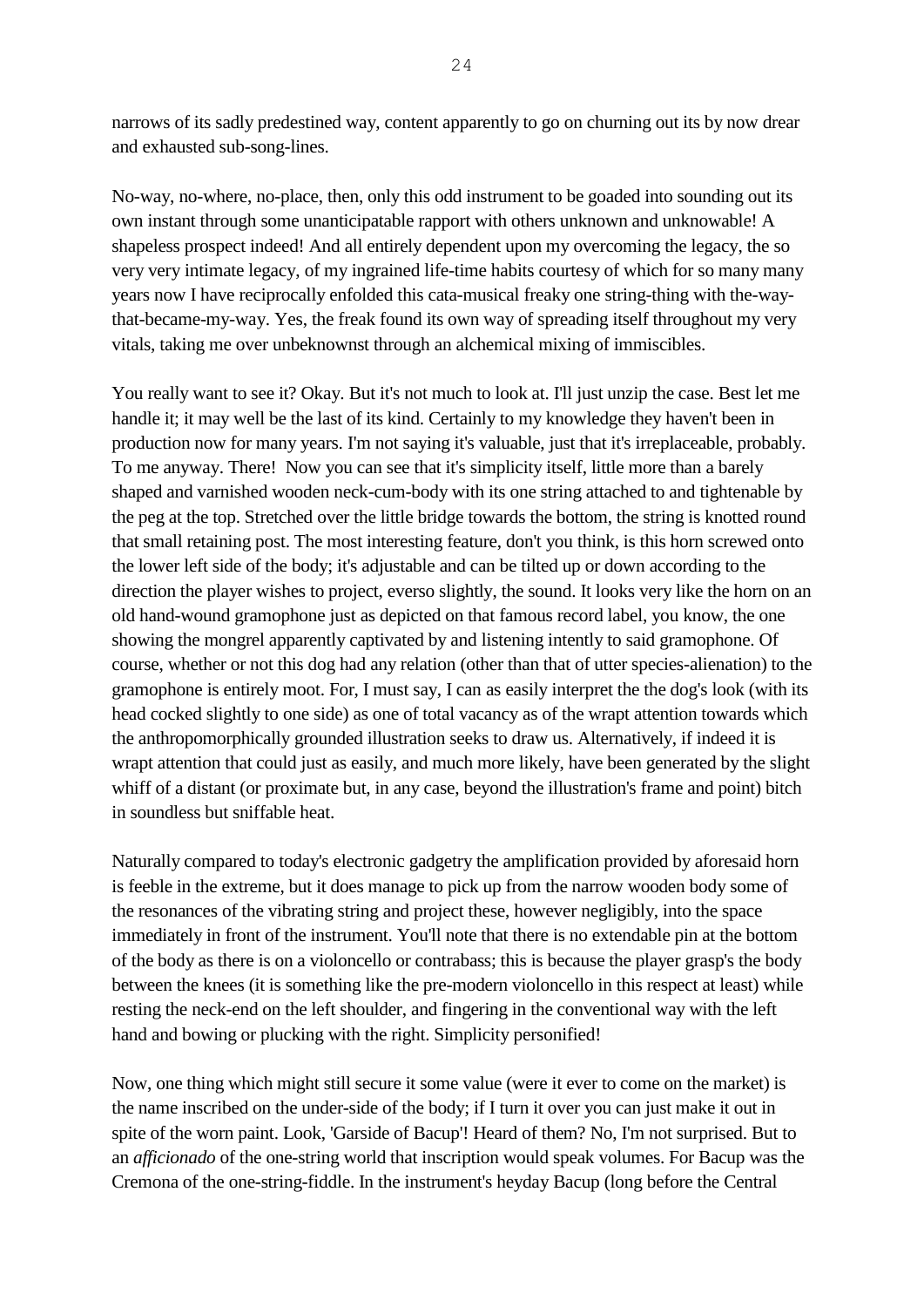Lancs League became the main focus of most (male) Bacupians' attention) was a veritable hive of one-string-fiddle production with perhaps half a dozen single-handed workshops working flat out to meet the demand. *Primus inter* (almost) *pares*, Garside was the most famous , for his fiddles were (are still?) renowned for the sweetness of their plaintive resonance; indeed a Garside was regarded as the Strad of the one-stringers and to own one was to draw looks of admiration, if not to say envy, from fellow professionals and lay-persons alike. There was strong competition though, among whom Jerome Sykes of Todmorden, hard by but to the east just across the border, ranked foremost. If you ever come across one in a rummage sale or junk shop snap it up - they'll be museum pieces soon and will undoubtedly steadily accrue in value. Jerome used to inscribe his as 'Sykes of Rome', omitting the local reference altogether and seeking to gain added prestige from the Italian citation. This may have impressed naive beginners or outsiders but it was well known in the one-string world that one-string production never went further south or west or east than Knowsley Road. As for the north there was but one outlying maker of repute, Florrie Beale-Mason of Bashall Eaves. But she resolutely refused to sign or mark her instruments in any identifiable way, arguing that it was the music not the instrument that was crucial and that her name emblazoned across the instrument would only serve to distract listeners and performers from the song-lines themselves. It is worth remembering that she is known to have done some delicate pearl inlay work on just one or two of her very favourite pieces and to have paid great attention to the final lacquered finish, using a rare and specially imported lacquer from old Honshu which was thought to add a particularly subtle richness to the reverberations. As far as I know no-one copied her in this so if you ever come across a deeply maroon-lacquered pearl-inlaid one-string fiddle you will almost certainly have a genuine Florrie Beale-Mason of Bashall Eaves instrument.

The bows too were made in the same workshops using wood from the abundant local wild euonymous groves and strung with hair culled from the tails of the (semi-)wild ponies that used to roam freely across and around the Trough of Bowland in those long ago days. Small groups of the makers' families would take a day trip in early spring on the Trough of Bowland Light Railway (a single line track) into the foothills of the Trough and then trek upwards to where the ponies grazed. Several, seduced by handfulls of proferred carrots, were lassoed and held and fed gently while the tail hairs were combed and cut selectively for hairs of the appropriate thickness and length. Enough sackfulls were gathered in this way to provide for the annual output of bows. Over the years, so Jerome once told me, the ponies became so used to the ritual hair-culling with its associated carrot treat that they would skip down the hill sides quite of their own accord at the first sight and whiff of the hair gatherers. Neither completely tame nor completely wild, the ponies, through their hairs, seemed to contribute (synechdocically speaking that is, only synechdocically) something of this in-betweenness, this nature-becoming-culture-and-culturereverting-to-nature, to the bows themselves which were renowned not only for their longevity and the tonal breadth which they offered to the adept player, but also for their strangely coarse delicacy through which, on those rare performing occasions when performer and audience were as one, the delphic plangency which they could coax from even the most inferior of instruments and banal of materials would uproot player and listeners alike in a mutual levitation, scattering them across ecstatic regions on knowing's farthest side. Despite their rarity it was precisely the open possibility that these occasions could (and did) overtake performances at any time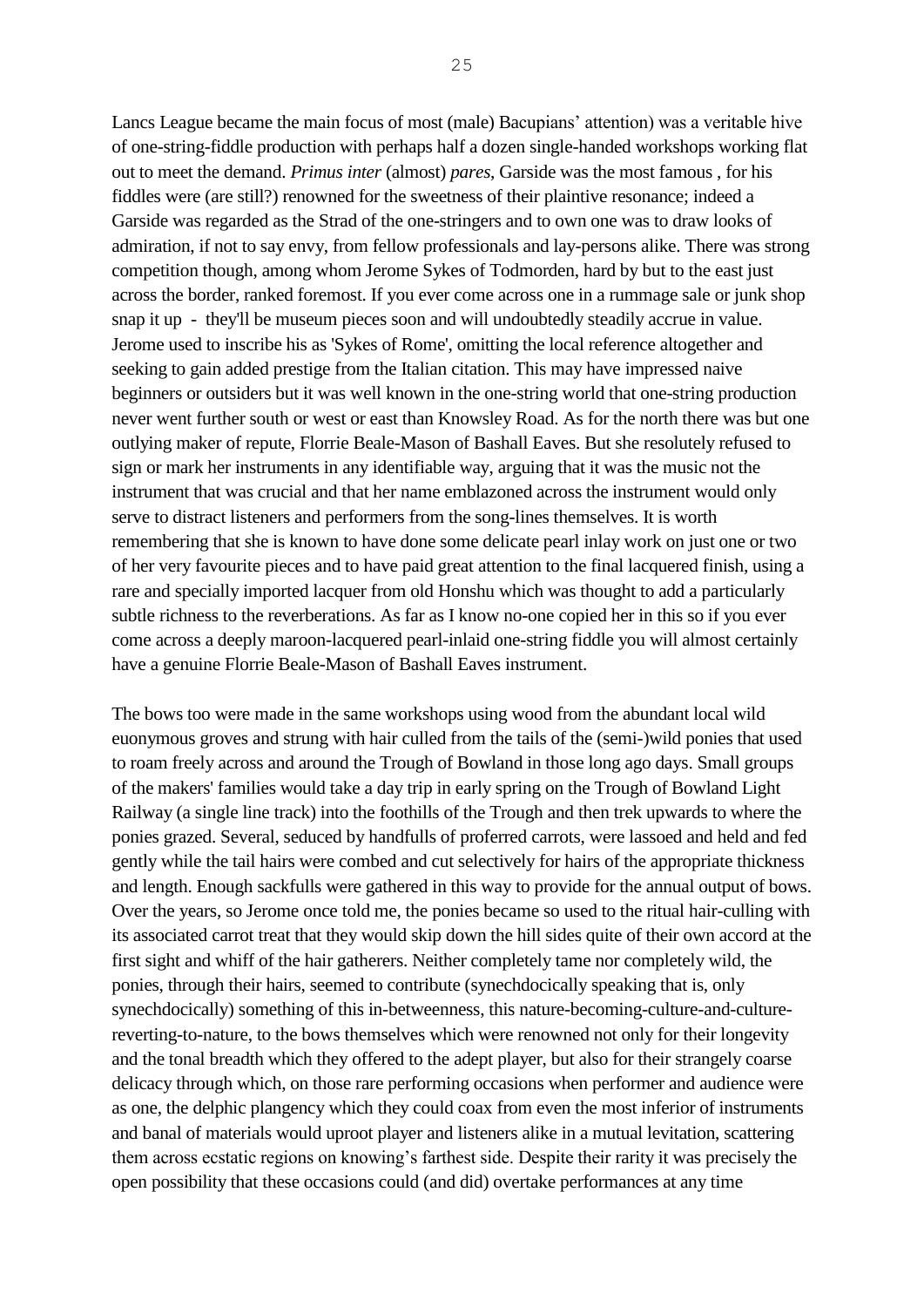unbeknownst that confirmed and boosted the reputations of said bows, instruments and their fashioners. And all this happened (when, very occasionally, it did) in spite of the one-stringfiddle's ubiquitous lowly position on performing's under-card.

All the more surprising was it, then, when a one-stringer, the proverbial warm-up act, kicking off an evening's performance with his or her customary medley and well before the restive audience were comfortably ensconced, would suddenly from out of nowhere (nowhere in the perceived surroundings that is) hit a strange groove and, dragging the audience from their torpor, seem to rise with them into the auditorium's tobacco-fumed aether (however low or high its ceilings). As the medley soughed to its end they would all be gently released to settle back down again, but now overtaken by and wrapped within a spreading euphoria which even some of the weaker acts towards the middle of the evening's billing failed to dissipate.

Such, then, were the hopes and possibilities for the one-stringers. So you will see, perhaps, how and why they (well, many of them at least and myself included) entertained what might be called 'ideas above their station', for it was this very sense that anything was possible that fixed them fast to their task and led many of them (myself included) to believe that the rewards of the Asifian economy of desire might be lying just around performing's very next bend. Yet what an illusion that has turned out to be! There was no next bend. Performing's road, the one-string road, had, from the earliest, become a straight-jacket-of-a-line stretching all-too visibly out in front towards the as yet hazy but steadily emerging outlines of the terminal gig, well this side of infinity.

The challenge now (now, that is, that co-performing seems to be offering me one last chance) is thus to find ways of locating, unlocking and sharing the altogether unique virtues of the onestring, its singular but passed-over (and doubtless all too frequently vilified) qualities, to wrench it out of its lostness into its ownmost. Vanquishing the all-smothering cloud of digitally-induced conformism, which to date has so doused the one-string's possibilities, requires a practical reassessment of each of its attributes, followed by or even in tandem with a supreme effort to push the peculiarities of each attribute to, or beyond even, its very limit. For how otherwise could I (we) begin to realise what its, the one-string's that is, true potential is? By allying it with, nay gathering it so unquestioningly under, the string family (of which of course it is indeed a kind (but only a kind) of cata-member), by treating it as a ridiculously, indeed childishly, inferior mutant of the violoncello genus, we are closing off entirely its mould-breaking capacity. Quite simply, we are failing to hear it. We know it produces lines only but, precisely because it lacks any kind of sound box, any reverberating chamber, the character of these lines, as they stretch out or fragment may just begin to take us towards and then through and beyond melody, song, let alone tune, on quite different terms.

You're looking doubtful, sceptical even. Well I'll tell you why! Because, without a soundbox, all the overtones and undertones, the high harmonics and the low harmonics, all those reverberations which, when played on a violin or cello, would surround every note played and give it its rich sonority, are effectively absent. What overtones there are on the one-string are so faint, effectively inaudible, that our ears are left with nothing but that note in its singularity.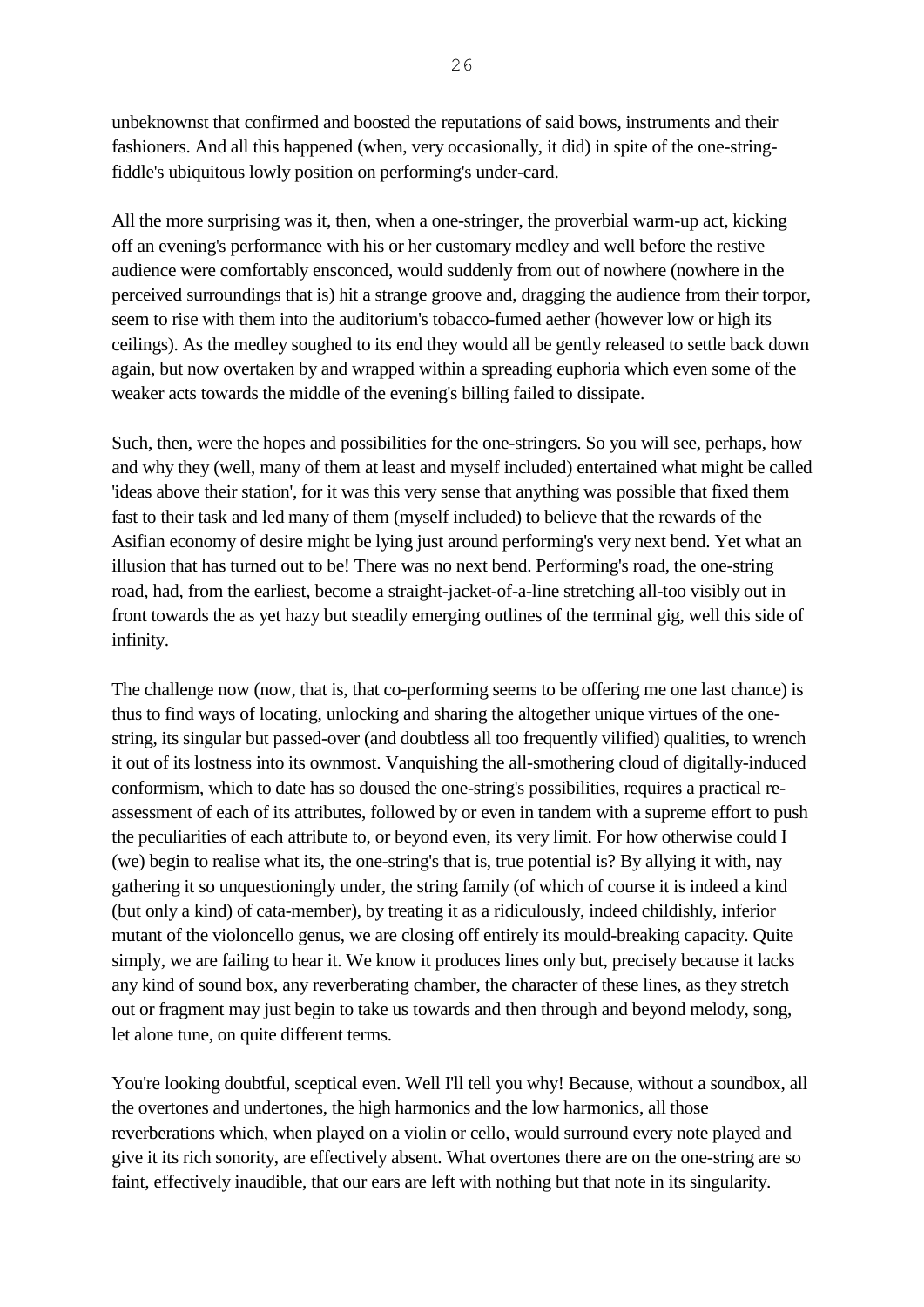Always and everywhere the harmonics surrounding a note will tend to draw us away from that note into another world - the world of rich resonance. In short, under these conditions the note serves merely as a pretext for other associations, it becomes, not to put too fine a point upon it, a vehicle for meaning, encouraging us listeners to ask of ourselves something such as, 'well what does that remind me of' or 'oops, look where this is taking me', or even 'so that's what it means', as if the note's very reason was to distract us from itself and draw us towards something outside itself.

You can see what I'm getting at I'm sure can't you? Yes, exactly, *we lose the note itself*. But with the one-string it's a different matter entirely. No longer seduced by richness, by resounding depths and heights which immediately tend to transport us away from the very centre that the note itself is, in other words, from precisely that which the player, the composer, or the playercomposer, wanted us so desperately to hear before and after anything else, we are forced (yes, forced, for the sound is offering us nothing else) to stick with the note in its unalloyed and pristine freshness. At last, perhaps for the first time indeed (the first time in the West that is, for, obviously, such essential notes are ever-present features of what we over-sophisticates tend to dismiss as folk-music, or not-yet-quite-music) the one-string, with its one line, its insistently non-resonant de-reverberated line, enables us, however abjectly, to confront something that is nothing-but-the-note in all its inordinate weakness. Indeed if the note is all that there is then we cannot even talk about its centre, for that implies that there is something else surrounding it. No, no more talk of a centre, just the thing itself, the insane only-this that maybe, just maybe, lies at music's ex-centric heart.

You see, my diminished instrument's very coarseness and simplicity enables it to perform nothing but itself, to coincide with its note, to hover above and trace over a spot, otherwise spotless, which is so deeply buried by and lost to all our modern instruments that are now completely in thrall to their technical over-specification. And by abandoning the now universal metal strings with their so-tightly bound coils and opting for good old fashioned cat gut, I can achieve an even deader and yet more (I hesitate to call it this but it does seem apposite to the point I am trying to bring home to you) lifeless sound, that is to say a sound of bare life, of an only-just-life, a sound that finds a perverse form of richness in the very absence of anything that might conventionally be taken as a prerequisite for richness's emergence. It's a sound that plods through a neuter zone without reference, I hope, to anything outside its unvarnishable dullness.

And now, as I hear it somewhere just ahead of us and in anticipation of the fiddling yet to come, I can see it opening a road, the very road I will have to take hereafter if I and the fiddle together are to seize this one last chance, a track that I suspect is nothing but bends, twists and hazardous forks, for already I can see no further than the first precipitate bend. Yet when I hear this sound in all its keening desiccation I begin to think I'm almost home and dry. But it's the just-fallingshort of that 'almost' that requires the one-string and I to stumble on, bound inseparably together under the failing authority of the one last project.

Look, why don't you tell me what you think? Let's sit down on this rock while I get trusty old Garside of Bacup out of the case. There! No need to tune up on this instrument, it's always in